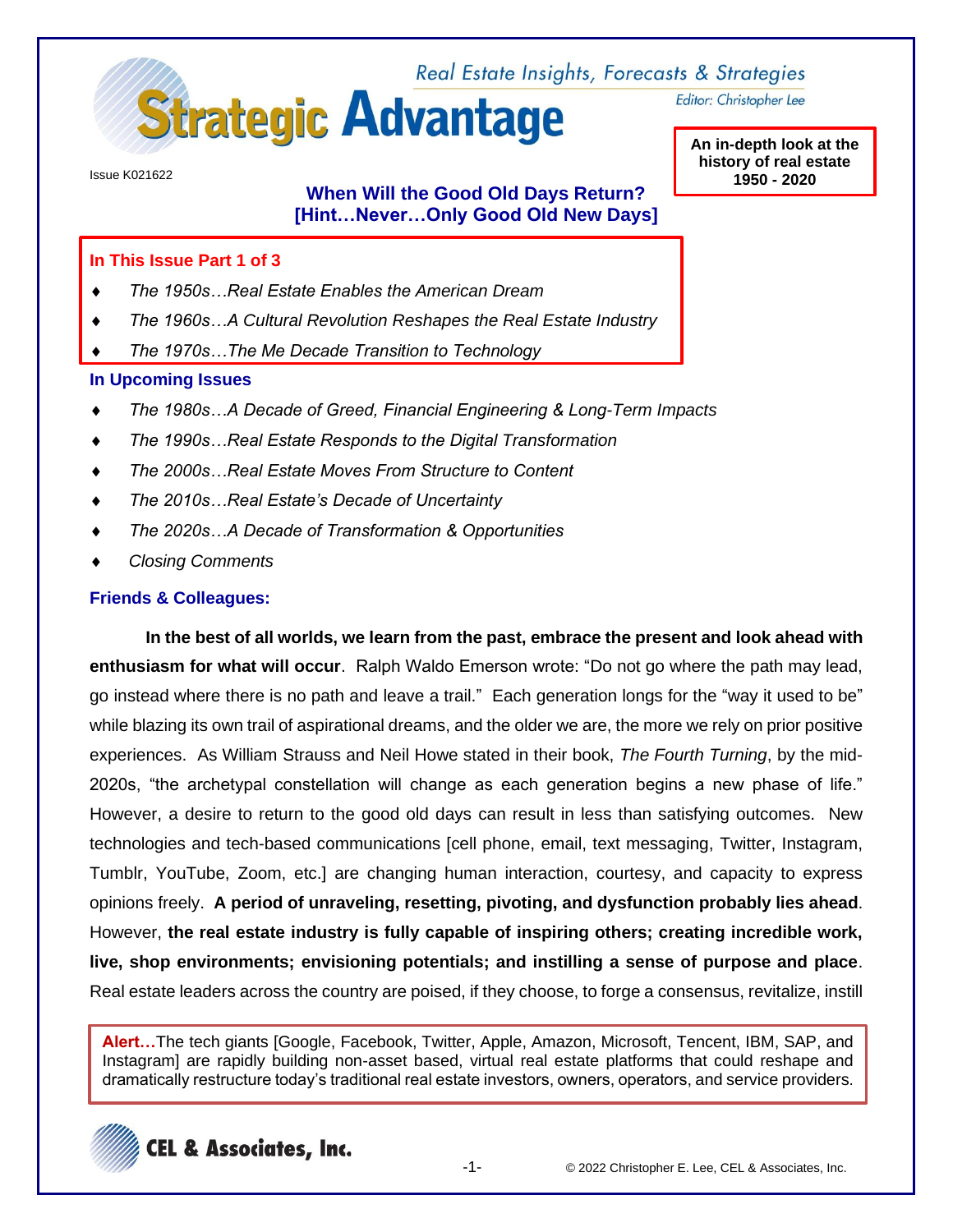community pride, and demonstrate that a collaborative, shared aspiration will achieve valued, positive outcomes for all stakeholders. From the first title deeds written in 1664 to today, real estate and land have been bought and sold, developed and redeveloped, fought over and (re)divided. Real estate has established boundaries, meaning, value and intent. **Real estate continues to define our cities, shape personal and social outcomes and provide places to satisfy/accommodate human needs and desires**, whether you are an owner, service provider, or a full- or part time occupier/user. While humans have come and gone for thousands of years, **land/real estate remains the one constant from generation to generation. Real estate is for dreamers, adventurers and value creators**.

Today's owners, investors and developers have historically followed and/or improved upon the legacy left to them. The real estate industry has advanced from the Doctrine of Discovery to a moment in time where **real estate can either continue to serve a broader purpose or be relegated to a commodity of capital or a fulfillment of constantly shifting political decisions**. The alignment of all stakeholder interests (capital, owners/investors, communities, agencies, institutions, vendors, users/occupiers, service providers and operators) to create a shared outcome must now become the industry's #1 priority. What will happen over the next decade or two remains to be seen, but the optimal solution does not include sitting on the sidelines waiting for something to happen or reacting to what has occurred. **The real estate industry must control its destiny now or watch its future be controlled by others**. **We cannot escape history, but we can provide the structural roadmap to incredible opportunities. The real estate industry's role in society is circular, not linear.**  Tomorrow is the progression of embraced ideas, technology, innovation and new norms. **The real estate industry cannot guarantee outcomes, but it can lay the foundations for desired outcomes**. We do not get to reimagine the past, but we have opportunities to create new journeys by remembering what was and could have been.

**Every generation longs for the good old days**. Baby Boomers remember the idealistic '50s, exciting '60s, and the awakening decade of the 1980s. Gen Xers will remember their ongoing need for personal economic survival and how they successfully navigated the tumultuous 1990s, 2000s, and accelerating digital age of the 2020s. The Millennials have already started talking about the "great times we had before COVID." Gen Zs assume masks are now part of their wardrobe. However, **for all generations, what has been is not an indicator of what will be**. Shifting governmental mandates to social distance, get vaccinated, get boosters, and wear a mask during the ongoing COVID pandemic waves will continue as we weather through this. Fears are raised within the younger generations [Millennials and GenZs] of being "left behind," and with Xers ["who will take care of my family"] and Boomers ["older people have a higher COVID death rate"]. Politicians and others often enable/facilitate these fears when the focus should be on creating shared outcomes…not giving one segment of the population [so perceived] more than another. **Real estate should be where people gather, connect,** 

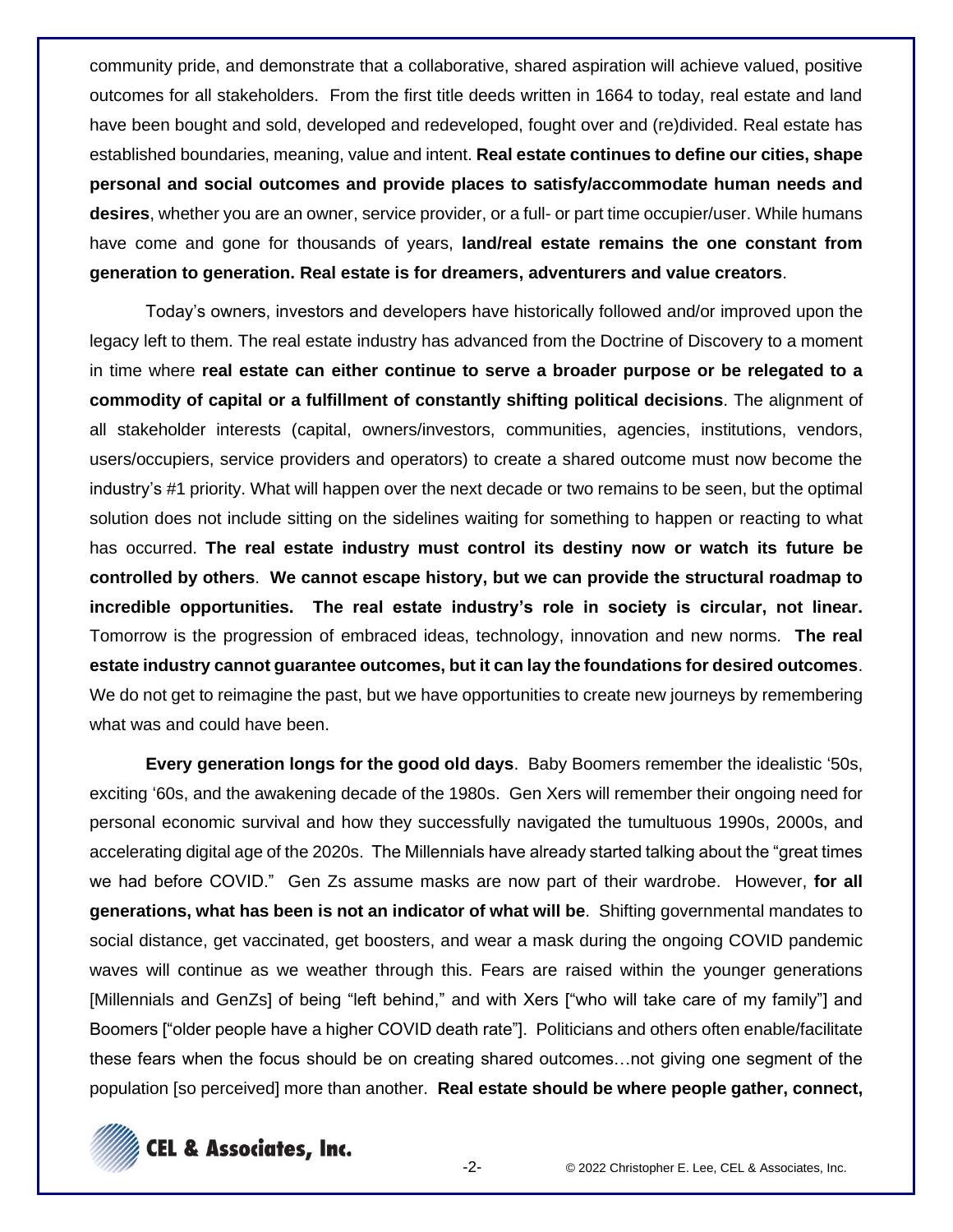**interact, engage, enjoy, and pursue dreams, and it can bring people together without casting aspersions, labels or categorizations and contribute to the unity and solidarity of a community and a nation**.

**This intersection of the "known" and "unknown," can cause emotional, intellectual, and in many cases decision-making paralysis.** As we struggle to recover from a global pandemic, new variants, a fear of the unknown dominates decision-making for a growing number of industry leaders. Many real estate professionals prefer a place of comfort and familiarity over a place where the outcome or result may be unknown. This yearning for the past is a major impediment for personal and professional growth, as well as company/organization relevance and sustainability. **Since early 2020, many in the real estate industry have become the proverbial "deer in the headlights," waiting for rather than creating "what's next." Following rather than leading the capital.**

Movies like "Midnight in Paris" [2011], "The Big Chill" [1983], and "Return of the Secaucus 7" [1979] reflect the **challenges of living in the now, longing for yesterday, and dreaming about tomorrow**. Sci-Fi movies such as "Ad Astra," "Alita: Battle Angel" and "Aniara" explore fate, inevitability, and hope amid a tsunami of technology-based life controls. There is a reason why Graceland attracts 500,000 visitors per year…yet Elvis died over 44 years ago. Frankie Valli, front man of the Four Seasons group, still attracts concert goers, and he is approaching 88 years of age. The Rolling Stones are approaching their  $60<sup>th</sup>$  anniversary and are determining 2022 tour dates. And "I Love Lucy," reruns are among the most popular television programs, originally aired 70 years ago. **Humans naturally want to remember the good old days**. As the Andy Bernard character from "The Office," said, **"I wish there was a way to know you're in the good old days before you've actually left them."** And as Yogi Berra observed, **"The future ain't what it used to be."**

The real estate industry has weathered, successfully navigated, and nearly made it to the finish line [or should one say…the new start line] as a result of 2020's COVID-19 crises. While some in the real estate industry were and continue to be more challenged than others [think hospitality and retail], the years ahead will be an exciting new journey… however, **there is no return to the way it used to be** and **no return to the Old Normal**, with even less room to reminisce about the past as the future approaches at lightning speed. Yesterday's accomplishments and feelings should be remembered but not relied upon. **The truth is that the past was not better than today, only different.** We cannot go back to the comfort of previous certainty, but we can look forward with excitement to an era of uncertainty, opportunities, surprises, and incredible innovations. **Life within the real estate industry, post-COVID, must shed the baggage of yesterday and embrace the exciting but uncertain future rapidly unraveling before our eyes**.

In this **Part I [of a three-part series]** special issue of *Strategic Advantage*, we will explore the "old and new" within the real estate industry, identifying the wealth of opportunities ahead for those

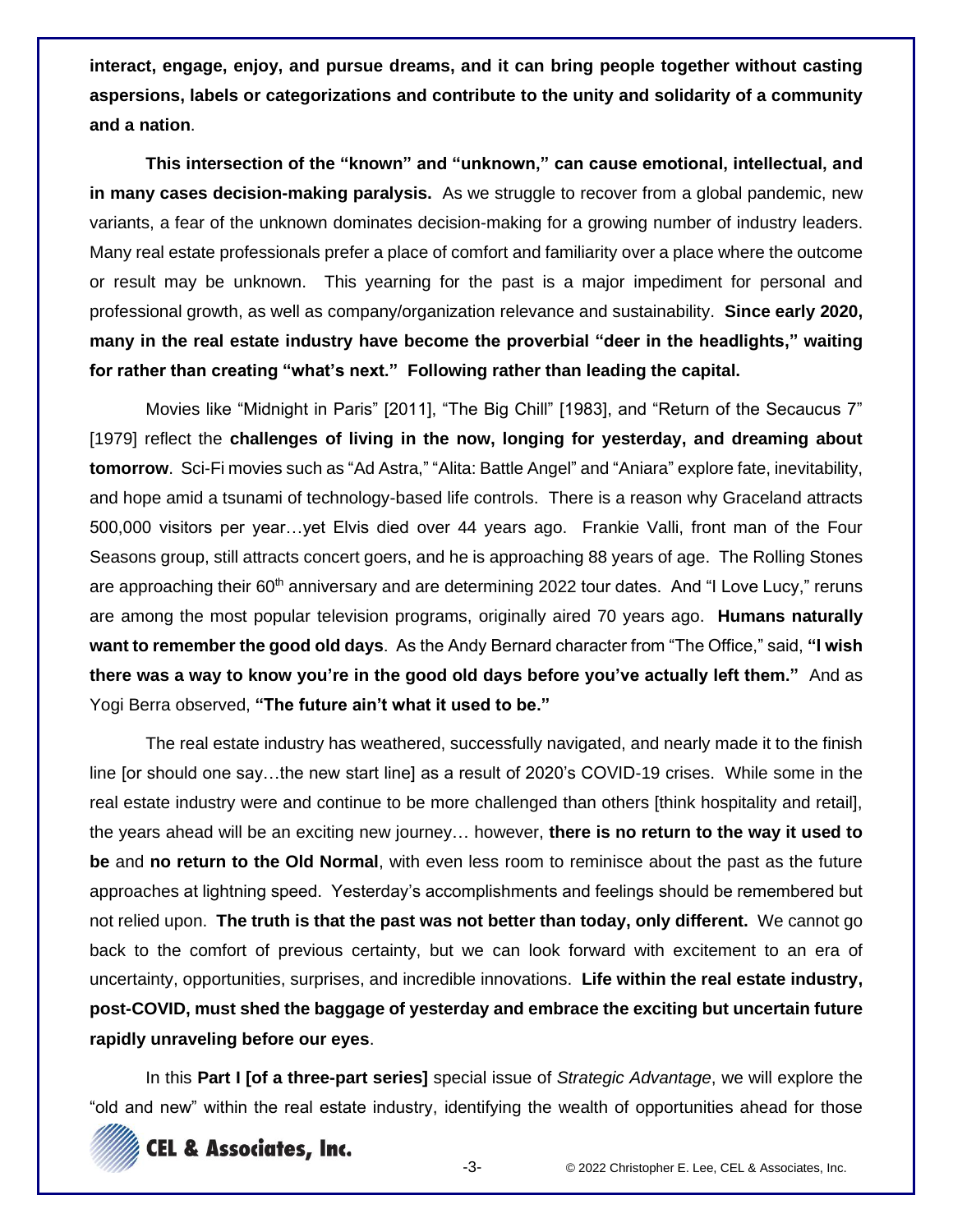willing to leave the past behind. Vikas Gupta, an Indian television producer, creative director, screenwriter, is credited with this quote, **"Some days I wish I could go back in life. Not to change anything, but to feel a few things twice."** Frankly, I like this quote from Brooks Atkinson, **"In every age 'the good old days' were a myth. No one ever thought they were good at the time."**

So…let's begin by taking a look at the 1950s, 1960s, and 1970s. We should not forget that visionary real estate leaders created the foundation, the road map and the inspiration that anything is possible. **Will the real estate industry follow in their footsteps creating transformative outcomes,**

**or will the industry become a spectator as life's journey passes by?** Welcome to Part I of 70 years of real estate history and an emerging decade of opportunities.

Please note that the information, data, dates, names, and references [collectively called "Data"] provided herewith were obtained from multiple sources. While we believe the information provided/obtained is accurate, no attempt was made to re-validate each data point provided by others. We welcome any additional and/or more current data points as this "history" continues to be a work in progress.

# **The 1950s… Real Estate Enables The American Dream**

Following V-E Day [May 1945], and V-J Day [September 1945], some 4 million soldiers returned home as World War II ended and Americans could "get back to normal" [a phrase heard every decade since]. During WW II, 17 million new civilian jobs were created and industrial productivity was dramatically increased to "support the troops and war effort." The passage of the GI Bill of Rights

#### **Levittowns**

#### Nassau County, Long Island

In 1947, entrepreneur Abraham Levitt and his two sons, William and Alfred, broke ground on a planned community located in Nassau County, Long Island. Within a few years, the Levitts had transformed the former farmland into a suburban community housing thousands of men—many of whom were veterans returned from World War II—and their families. The Levitts would go on to create two other communities in New Jersey and Pennsylvania, and the legacy of the first Levittown has become a legend in the history of the American suburbs. Even at the time, the iconic community represented for many all that was hopeful and wholesome for the estimated 20 million Americans who followed Levittown's lead and made the trek to suburbia in the 1950s.

Source: U.S. History Scene

in 1944 set the stage for returning veterans and active military to attend college, get married, purchase homes and farms, and raise a family. **The end of WWII saw a dramatic spike in divorce rates and an explosion of new marriages and household formation, creating the "Baby Boomer" generation ["Victory Babies"] that has dramatically impacted society and real estate for over 70 years**. The move to the suburbs: the emergence of Levittowns, and Levittown-like housing projects [tract homes] spurred by VA and FHA financing incentives; and **the 1956 Federal Highway Act [construction of a 41,000-mile network of interstate highways] connected the U.S. and created a real estate boom in nearly every town**. Between 1947 and 1952, the U.S. suburban population grew 43%. Six out of 10 homes were owned by their occupants. The median home value in 1950 was



**CEL & Associates, Inc.**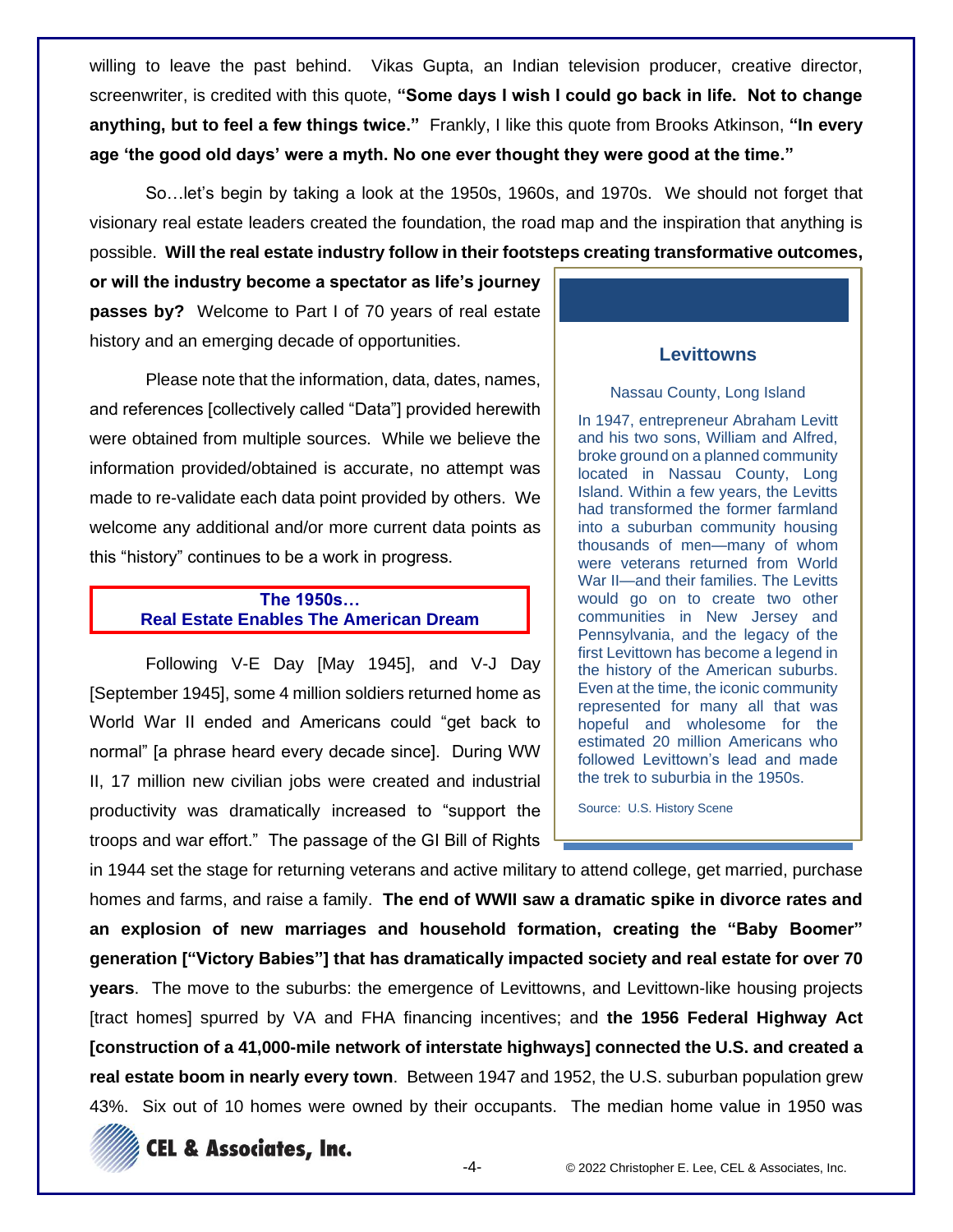\$7,354…by 1960, it had increased to \$11,900. National income rose more than one-third. The dramatic rise in births in the 1950s, the subsequent decline in the 1970s, and immigration were perhaps three of the most significant impacts on the demand for and use of real estate over the past 75 years.

In the 1950s society moved from traditional-directed to inner-directed to other-directed and eventually self-directed. Pluralism vs. individualism gave rise to many iconic legacy real estate entrepreneurs. The table below highlights many of the seminal events that shaped real estate product, market, and growth opportunities during the transformational decade of the 1950s.

| Year    | <b>Event</b>                                                                               |  |  |  |  |
|---------|--------------------------------------------------------------------------------------------|--|--|--|--|
| 1950    | Olympia and York founded in Toronto in the early 50s                                       |  |  |  |  |
| 1950    | Dunkin' Donuts first store opened in Quincy, Massachusetts                                 |  |  |  |  |
| 1950-53 | Korean War                                                                                 |  |  |  |  |
| 1950s   | The 10th Mountain Division developed/designed many Colorado ski resorts                    |  |  |  |  |
| 1950s   | Four million babies were born each year on average in the 1950s                            |  |  |  |  |
| 1950s   | Cold War and HUAC created social divisions                                                 |  |  |  |  |
| 1952    | Kentucky Fried Chicken [KFC] founded in Corbin, Kentucky                                   |  |  |  |  |
| 1953    | Counselors of Real Estate [CRE] founded                                                    |  |  |  |  |
| 1954    | First Burger King opened in Jacksonville, Florida [as Insta-Burger King]                   |  |  |  |  |
| 1954    | Brown v. Board of Education transformed the South                                          |  |  |  |  |
| 1954-56 | Second Housing Act & Amendment passed spurring rehab of public housing                     |  |  |  |  |
| 1955    | I. M. Pei launched his architectural firm                                                  |  |  |  |  |
| 1955    | First Waffle House, first McDonald's [Kroc], and first Dollar General store opened         |  |  |  |  |
| 1955    | Vietnam war began                                                                          |  |  |  |  |
| 1955    | Lewis Group of Companies formed by Ralph and Goldy Lewis                                   |  |  |  |  |
| 1955    | Disneyland opened in Anaheim, California [\$17m]                                           |  |  |  |  |
| 1955    | First nationwide vaccine [polio] administered                                              |  |  |  |  |
| 1955    | Charles E. Fraser, at age 26, drafted land use plan for Sea Pines Plantation               |  |  |  |  |
| 1956    | Recreation Equipment Cooperative [REI] incorporated                                        |  |  |  |  |
| 1956    | First Jersey Mike's opened (as Mike's Subs) in Point Pleasant, New Jersey                  |  |  |  |  |
| 1956    | Federal-Aid Highway Act authorized construction of 41,000-mile network Interstate highways |  |  |  |  |
| 1956    | Southdale Center [first enclosed mall] opened in Edina, Minnesota                          |  |  |  |  |
| 1957    | Sputnik launched, creating a decades-long "space race"                                     |  |  |  |  |
| 1957    | Gerald Hines founded Hines, while Larry Silverstein founded Silverstein Properties.        |  |  |  |  |
| 1958    | Jim Rouse built first enclosed shopping center east of the Mississippi                     |  |  |  |  |
| 1958    | Pizza Hut founded in Wichita, Kansas/first IHOP opened in Los Angeles, California          |  |  |  |  |
| 1958    | Grubb & Ellis formed in Oakland, California                                                |  |  |  |  |
| 1958    | Bank of America launched first modern credit card                                          |  |  |  |  |
| 1959    | John Eulich gave up selling dresses to form The Vantage Companies                          |  |  |  |  |
| 1959    | First Family Dollar store opened in Charlotte, North Carolina                              |  |  |  |  |
| 1959    | Alaska and Hawaii became the 49 <sup>th</sup> and 50 <sup>th</sup> states                  |  |  |  |  |

## **Notable Real Estate Events – In the 1950s**

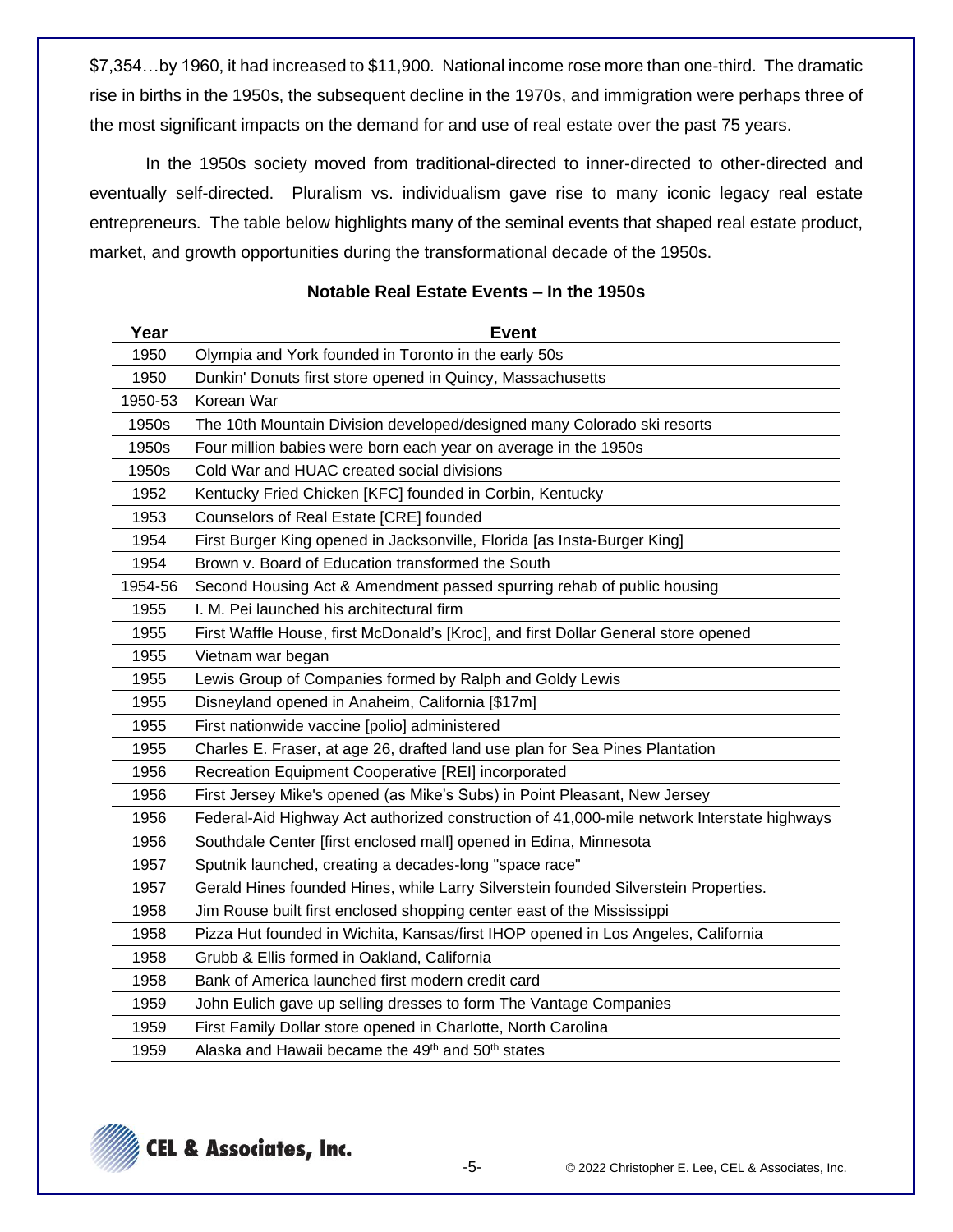Individuality [entrepreneurship] in the 1950s was becoming popular, and the decade of singularity and commoditization within the real estate industry was changing. Books like *White Collar* [1951], and the *Power Elite* [1956] challenged social norms. Pluralism vs. individualism gave rise to many legacy real estate iconic entrepreneurs. Vance Packard's book *The Hidden Persuaders* [1957] highlighted insight into subliminal marketing techniques.

In Anaheim, California, Disneyland opened [1955] to rave reviews; the first climate-controlled mall, Southdale Center Mall, opened near Minneapolis [1956]; and the first (of now around 39,000) McDonald's owned by Ray Kroc, opened in Des Plaines, Illinois [1955]. The first credit card, Diners Club, was introduced; the first color television came to market in 1954; and the first of many franchises were introduced [Waffle House, 1955; International House of Pancakes (now "IHOP"), 1958; Kentucky Fried Kitchen, 1952; Pizza Hut, 1958; Holiday Inn, 1952; Denny's, 1953; Williams Sonoma, 1956; What-A-Burger, 1950; and Dunkin Donuts, 1950; to name just a few]. They spawned **many real estate development projects [although they were called construction projects then] across America, with the rise of suburban sprawl in the 1950s.**

Home and suburban patterns were influenced by articles on the "good life" in popular magazines, e.g., McCall's, Life, Saturday Evening Post, etc., or television programs like "I Love Lucy," and "Leave It to Beaver." By the end of the decade, television viewership had surpassed radio listeners. Membership in the Boy Scouts jumped from 2.8 million in 1950 to 5.2 million by 1960. Country clubs grew [3,300 clubs with 1.7 million members by the early 1960s]. In 1957 airplanes, for the first time, carried more passengers than trains, according to aviation writer Bruce Hales-Dutton. **Homes for many in the 1950s had fences to highlight that this was "my castle." Lawns and flower beds gave the feeling of "country" in a suburban setting**. However, the landscaping was "under control," giving homeowners a sense of personal safety/security after their recent WWII experience with the antithesis of "all is well." According to *National Real Estate Investor*, some "prime suburban neighborhood" land values increased as much as 3,000%. **Nearly two-thirds of all industrial construction during the 1950s took place outside cities, and "residential construction in the suburbs accounted for an astonishing 75% of total construction."** The automobile spurred massive migration away from the cities. John Kenneth Galbraith wrote in *The Affluent Society* that this suburbanization actually undermined traditional American values.

However, the Cold War [started in 1947] and Sputnik [1957] created a perpetual "war-like" environment, **and real estate was at the forefront of providing "safe and secure" environments**. Alaska became the 49<sup>th</sup> state and Hawaii became the 50<sup>th</sup> state as Americans moved to manufacturing and emerging opportunity regions of the country. Elvis and the rock and roll revolution exploded across America…**setting the stage for the later Boomer awakening in the 1960s and '70s.** Marlon Brando,

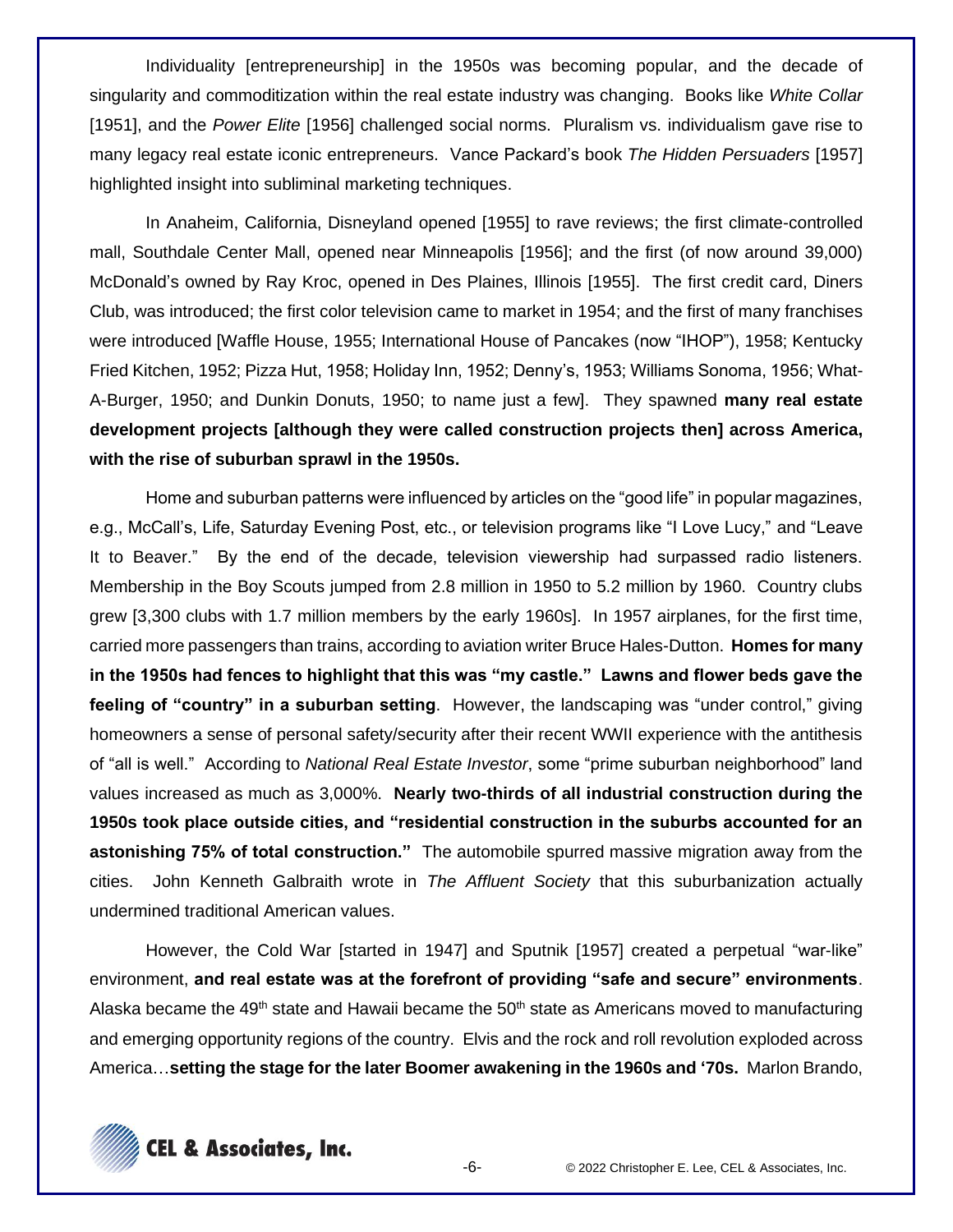Tennessee Williams, James Dean, Grace Metalious, Betty Goldstein, and John Steinbeck **were shaping minds [the quest for "self"] while real estate was shaping places**.

Within the real estate industry, a wave of local, regional, and national real estate companies emerged, led by companies such as the Hines Corporation [1957]; Taubman Centers [1950]; and Grubb & Ellis [1958]. The industrial Midwest flourished as GM, Ford, Chrysler, Goodyear, and U.S. Steel sought to capture both a burgeoning U.S. and now a global marketplace. **Real estate provided the buildings and the factories for growth**. Sears shifted from an urban to suburban marketplace. The eight most popular cities [New York, Chicago, Philadelphia, Los Angeles, Detroit, Baltimore, Cleveland, and St. Louis] reflected a "rebuilding" and "reset" after WWII. Cabot, Cabot & Forbes and Trammell Crow led an industrial/warehouse real estate surge. The U.S. GDP in 1940 was just over \$100 billion…by 1955 it tripled to \$310 billion…today it is nearly \$23 trillion. **Pent up demand, a surging economy, growing population, skyrocketing car ownership, and family incomes were at their highest levels in history.** *Fortune* magazine declared the 1950s an "economy of abundance." The Prudential Building opened in Chicago [1955], giving impetus to the growth of regional hubs outside New York City. Construction firms such as Pulte Group [1950] or engineering firms such as Jacobs Engineering Group [1947] flourished as building and new infrastructure seemed endless. Belk® department store and JC Penney [where Sam Walton began working in 1940] continued their expansion westward.

| <b>Returning GIs Created Demand &amp; Growth Opportunities</b>        |                |  |                                                                          |                           |  |  |  |
|-----------------------------------------------------------------------|----------------|--|--------------------------------------------------------------------------|---------------------------|--|--|--|
| <b>Homebuilders Flourished In Post-WWII</b><br>As Boomers Came Of Age |                |  | Ski Resort Surge In The 1950s<br>As Recreation Venues Grew In Popularity |                           |  |  |  |
| Company                                                               | <b>Founded</b> |  | Year                                                                     | <b>Resort</b>             |  |  |  |
| Lakewood Park Company                                                 | 1947           |  | 1947                                                                     | <b>Whitefish Mountain</b> |  |  |  |
| <b>Michaels Group Homes</b>                                           | 1950           |  | 1949                                                                     | <b>Squaw Valley</b>       |  |  |  |
| William Lyon Homes                                                    | 1954           |  | 1951                                                                     | Sugarloaf                 |  |  |  |
| Lennar Corp.                                                          | 1954           |  | 1952                                                                     | <b>Snow Summit</b>        |  |  |  |
| PulteGroup                                                            | 1956           |  | 1953                                                                     | Donner Ski Ranch          |  |  |  |
| <b>KB Home</b>                                                        | 1957           |  | 1955                                                                     | Mammoth Mountain          |  |  |  |
| Hovnanian Enterprises, Inc.                                           | 1959           |  | 1957                                                                     | Solitude Mountain Resort  |  |  |  |
| <b>Toll Brothers</b>                                                  | 1967           |  | 1958                                                                     | Aspen Highlands           |  |  |  |
| D.R. Horton                                                           | 1978           |  | 1958                                                                     | <b>Whiteface Mountain</b> |  |  |  |
| Source: CEL & Associates, Inc.                                        |                |  | Source: CEL & Associates, Inc.                                           |                           |  |  |  |

**The 1950s represented a decade of revitalization; a pursuit of the American Dream; a return to a new normal** after the horrors of World War II, the Korean War; and **a real estate boom built upon American exceptionalism. It was nearly impossible not to make money in the real estate industry during the 1950s** as the combination of government incentives, accelerated household formations, a shared purpose to return to normal, and insatiable demand created opportunities across America. However, **real estate in the 1950s was more production-oriented,**

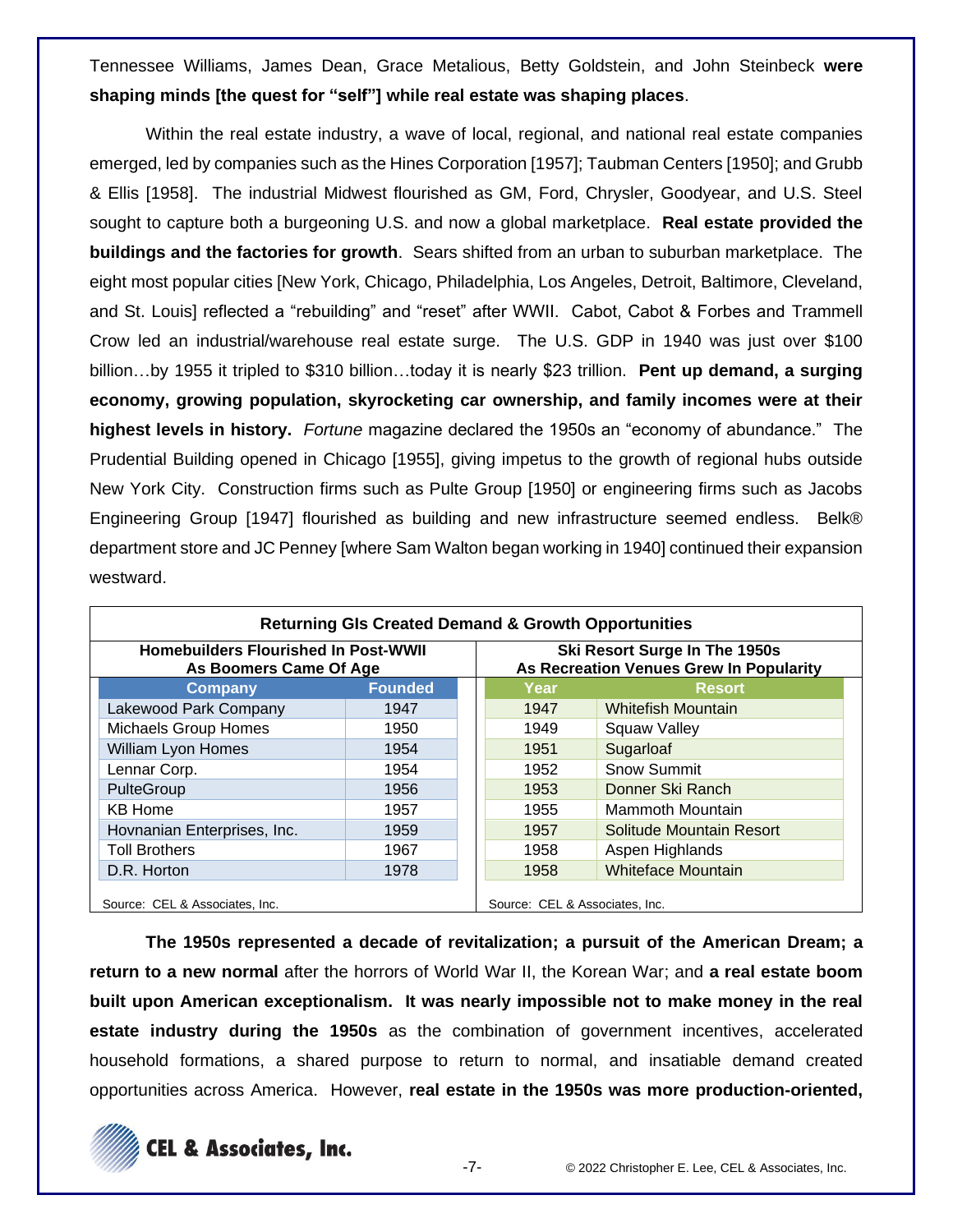and quantity vs. quality was the operating rule of thumb for many projects. Environmental concerns were not priorities, so asbestos and lead paint were very commonly used in homes, retail shops, and the workplace with little knowledge of their health impact. This lack of environmental concern later created many redevelopment and repurposing opportunities in the 1980s as 20- to 30-year-old buildings could no longer accommodate the needs of a rapidly changing and environmentally aware population. In addition, the inequality and injustices from the 1950s [Rosa Parks; Brown v. Board of Education], shaped the civil rights movement of the 1960s and **the beginning of rebuilding the Southern states**. Bill Gates [1955], Steve Jobs [1955], and Paul Allen [1953] entered the world as newborns…their later curiosity would shape the decades to come. The nationwide mass polio vaccine for children in the mid-1950s was a time of stress for many, however, **healthcare began to emerge as a national priority**.

**The harmony needed to win the war was slowly lost in a surge of "climb the ladder."**  Office space floorplans were designed like a factory floor…with everyone visible "to see if they were working." Rigid, hierarchical structures placed private offices on the outside and everyone else on the inside. **Real estate did not shape the 1950s, rather it responded to the 1950s**. The prosperity of the decade soon entered a phase where **real estate began to shape outcomes**, where generational conflicts could at least agree on the need for "better" real estate, and where the Baby Boomers began to "have a say" in the location and amenities of buildings. **Meeting demand in the 1950s gave way to the cultural revolution of the 1960s…rejecting what was and embracing what could be**. **The real estate industry faced a choice as it entered the 1960s…continue as a supplier of product or use the products to shape future outcomes in our cities**.

#### **1950s & Real Estate…What Did It Mean?**

**The 1950s were a decade of unprecedented growth** spurred by returning GIs, suburbanization, and the rise of bedroom communities now readily accessible by the explosion of car ownership and mobility. **Social and societal needs became secondary as conformity and materialism, and a higher standard of living, became priorities for many. The real estate industry became more an accommodator of demand rather than an advocator for positive collective outcomes. Urban sprawl created an assembly line of franchises, retail malls, and single-family developments**. However, the buffer or distance from the urban areas, while desirable from a lifestyle perspective, would later create the social schism challenge we continue to face today. In reflection, **the commoditization of real estate began in the 1950s when fulfilling demand took precedent over creating shared outcomes**. By the end of the 1950s the "we" society had given way to the "me" or "I" society…a descent into "cultural narcissism." The list below highlights the real estate industry's impact on society in the 1950s.

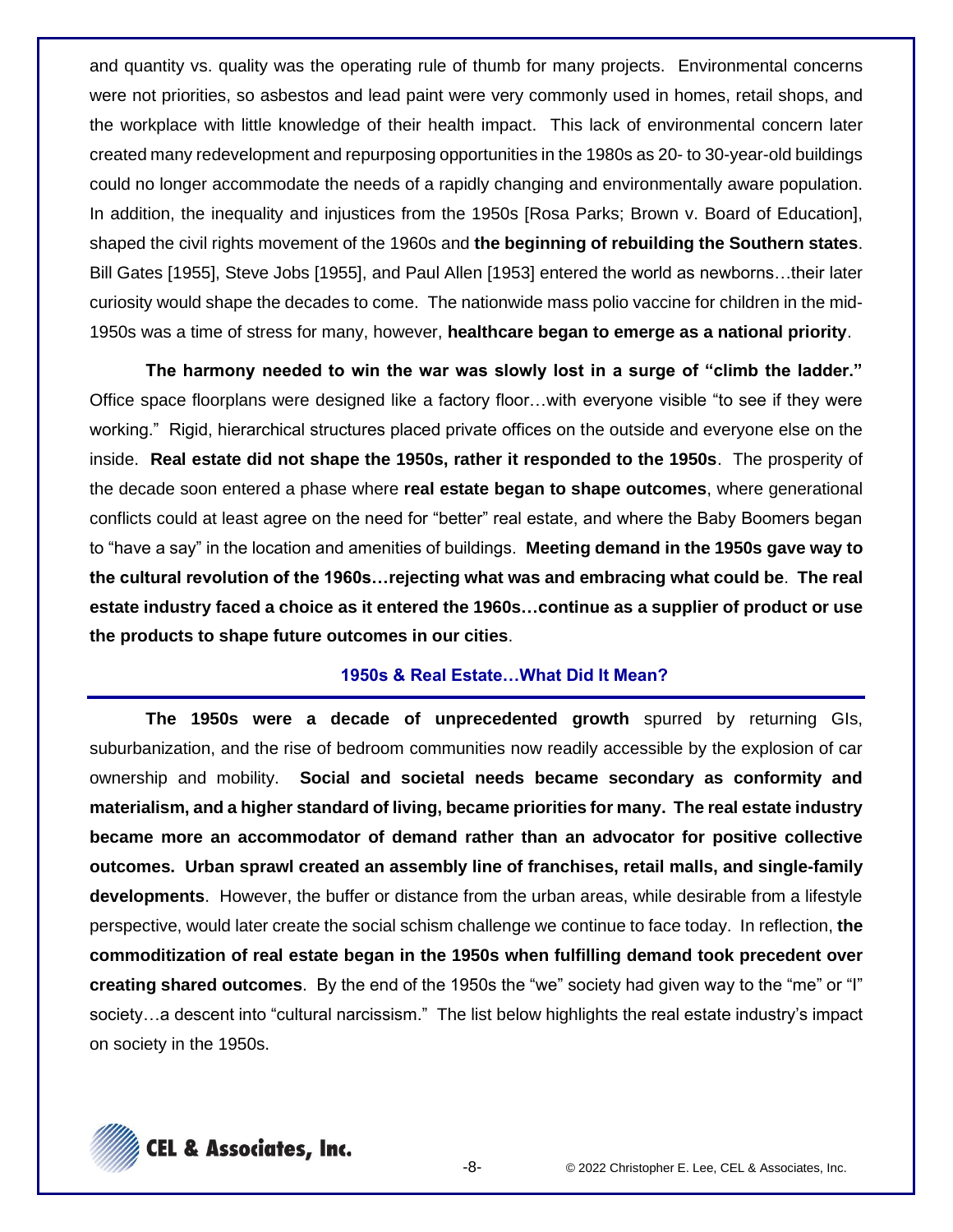# **Real Estate's Impact On Society – 1950s**

- Shared aspirations created suburbia [the "American Dream"].
- Sense of community and shared purpose drove demand.
- Franchise nation created fast food opportunities in every community.
- Iconic real estate leaders began their decades-long accession.
- Impact of television on shaping consumer demand [the "Jones Effect"].
- Real estate began to develop commercial recreation venues.
- Federal Highway Act created development "chain" retail opportunities at every offramp.
- America transitioned from rural to urban/suburban.
- Real estate pivoted from local entrepreneurs to regional enterprises.
- GI Bill spurred homebuilding [tract homes] across America.
- Suburban malls began to appear as consumers sought aspirational norms [mass consumerism].
- Explosion of hotels, motels, roadside inns, and fast food venues [the "franchise wave"].
- Rapid growth of larger commercial assets opened the capital markets.
- Creation of NASA in 1958 became a catalyst for tech growth and future "tech based" cities.
- First Japanese car sold in America [1957] opened the door to Japanese real estate investing.
- First credit card [1958] launched rapid growth in retail assets, ["buy now, pay later"].
- Emergence of the Middle Class and "commodity real estate" [homeownership].
- "Drive-In" restaurants created cultural connectivity.
- Sunbelt began to grow because of WWII investments.
- The nuclear family and conformity created "assembly line" real estate.
- Sputnik [1957] drove real estate development in "defense industry" MSAs.
- Trucking replaced freight trains, triggered growth of industrial parks.
- Sears 700 stores drove "anchored" malls across America.
- U.S. post-WWII became a global manufacturing hub.
- Small business grew, spurring dramatic development in small town commercial centers.
- **The explosion of bedroom communities and local retail emphasized domesticity.**
- Vacations for American families created demand for roadside lodging/fast food.
- Air travel opened the door to "destinations" for many Americans.
- The interstate highway system created a new focus on warehouse/distribution centers.

# **Mega Shift**

Real estate firms remained fairly local/regional and reactionary as the post-WWII boom in household formation, new consumerism, and the residual impacts of American exceptionalism flourished. However, a decade that launched with national and societal aligned interests would begin to unravel in the 1960s.

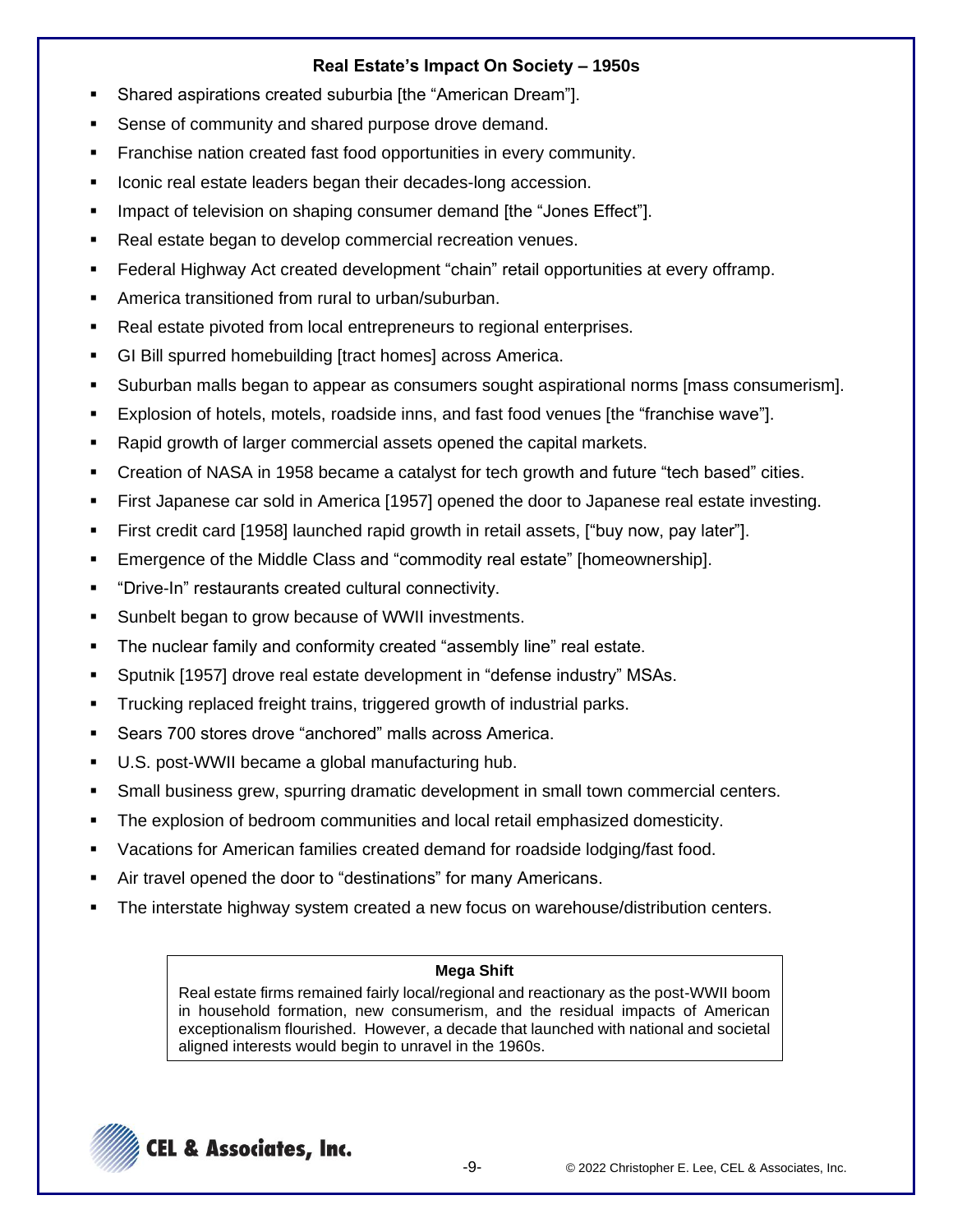#### **The 1960s…**

#### **A Cultural Revolution Reshapes the Real Estate Industry**

The 1960s saw the election of John F. Kennedy as a move beyond the "old guard" of Harry Truman and Dwight Eisenhower [the iconic leader of the WWII Allies] into an era of **Baby Boomers coming of age…and an opportunity to rebuild America's prestige, perceived as "frittered away" since the end of WWII**. Heralded as the coming of a new "Augustan Age" by Robert Frost, prepared originally for JFK's inauguration, Kennedy claimed that the **"torch has been passed to a new generation."** Running under a campaign theme of "Get America Moving Again," Kennedy brought a youthful exuberance to the country. That new normal, unfortunately, ended with JFK's assassination in 1963. However, it was President Kennedy's authorization to send 400 Green Beret Special Advisors to Viet Nam that had the greatest lasting impact. In addition, the 1961 Bay of Pigs showdown with the Soviet Union, maturation of "Dr. Spock babies," the 1969 landing a man on the moon, the Woodstock music festival, and antiwar movements/protests, hippies, and individual rights became the seminal events shaping the 1960s.

The vestiges of the 1950s [e.g., rock and roll, nuclear family, shared purpose, a "Leave It To Beaver," or "Father Knows Best" mindset, Disney/cartoon movies, and an addition to a "we can win at everything" approach to living], gave way to a decade of frustration, disruption and foundational reset. **As the GIs moved toward and into retirement, the first of many "seniors only" retirement communities emerged [Del Webb's Sun City]. Many homebuilders [Shea Homes, K. Hovnanian, Lennar, among others] supplied product for the 55+ market**. The 1960s saw a rise in golf course developments spurred by the popularity of Arnold Palmer and a retiring GI generation. The GI generation, which also controlled the wealth in America, was able to detach and live out their retirement years…after all "we won the war" and "now we can enjoy our later years." However, according to William Straus and Neil Howe in their 1991 book *Generations*, **the GI generation**, which produced the post-war economic miracle as a "Band of Brothers," **handed off in the 1960s an economy that many thought could "last forever," and their reputation of having "old habits without the old purpose" set America on an identity search in the 1960s**.

Artists and celebrities, including authors such as Harper Lee, Joseph Heller, Betty Friedan; musicians Bob Dylan, the Beatles among others; actors John Wayne and Julie Andrews; iconic figures Neil Armstrong, Martin Luther King; and television news programs all contributed to shaping public opinion. **Within the real estate industry, "reaction to events" and "follow the crowd" strategies guided investment and development decisions**. Supply/demand analytics guided market selection decisions, and "meeting the needs" of occupiers became an annual budgeting process. **"Keeping up with demand" transcended understanding the true underlying demand of transforming generations**.

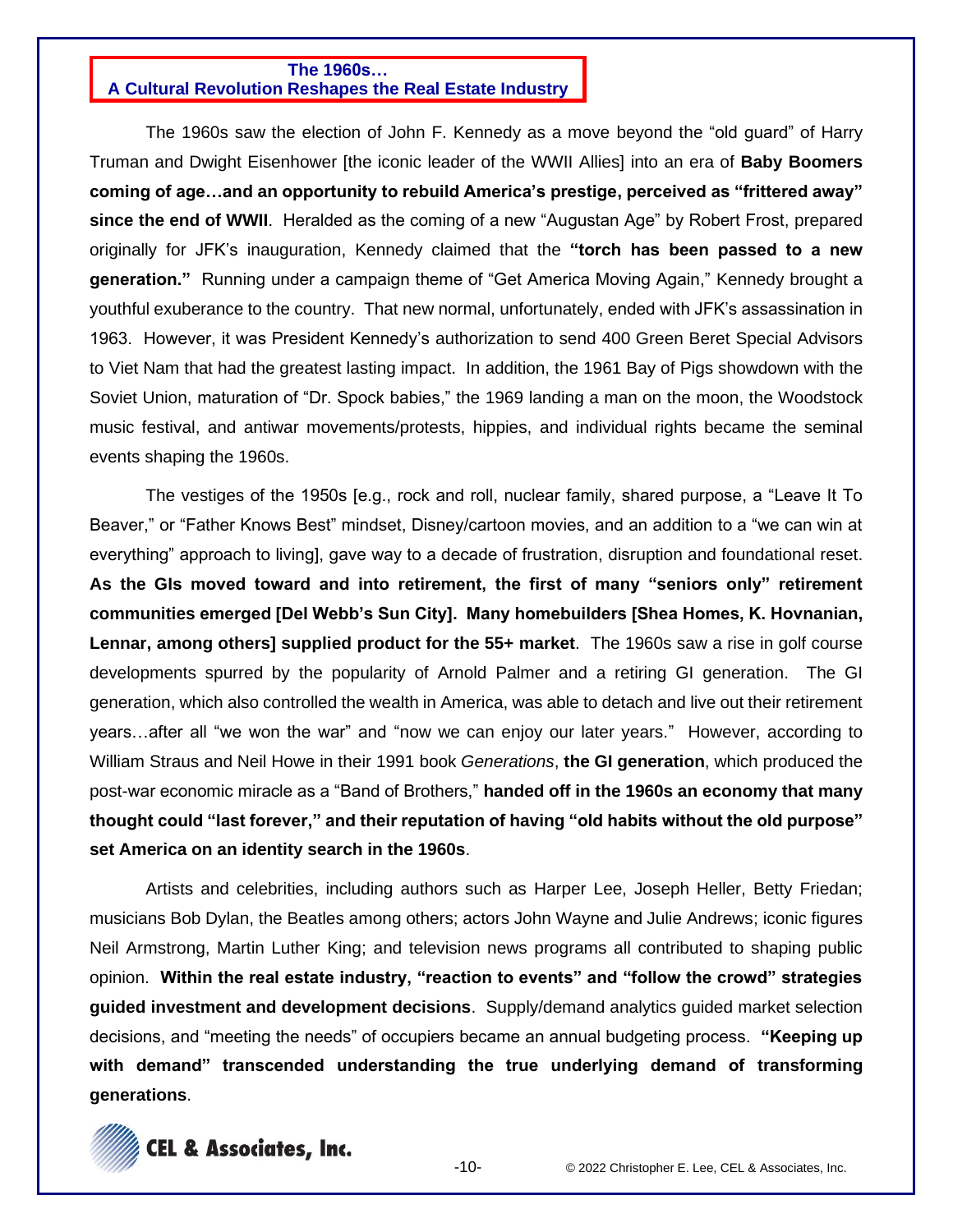The table below highlights several notable events in the 1960s that shaped the real estate industry.

| 1960    | <b>REIT</b> Act title became law                                                        |
|---------|-----------------------------------------------------------------------------------------|
| 1960    | <b>NAREIT</b> formed                                                                    |
| 1960    | Domino's Pizza founded                                                                  |
| 1960-61 | <b>First REITs launched</b>                                                             |
| 1960s   | Hundreds of apparel, footwear, and department stores opened                             |
| 1962    | Oliver Carr Company founded                                                             |
| 1962    | First Target store opened in Roseville, Minnesota                                       |
| 1962    | Taco Bell opened its first restaurant in Downey, California                             |
| 1962    | Walmart founded by Sam Walton [incorporated in 1969]                                    |
| 1962    | Kohl's founded in Brookfield, Wisconsin                                                 |
| 1962    | First Kmart opened in Garden City, Michigan                                             |
| 1962    | Rachel Carson's Silent Spring published                                                 |
| 1962    | Crate & Barrel founded                                                                  |
| 1963    | Charles E. Smith Companies began development of Crystal City in Virginia                |
| 1963    | CVS Pharmacy founded in Lowell, Massachusetts                                           |
| 1963    | Clean Air Act passed by Congress                                                        |
| 1964    | George Mitchell founded The Woodlands                                                   |
| 1964    | Urban Mass Transportation Act created to increase rail projects                         |
| 1965    | Lincoln Property Co. formed by Trammell Crow and Mack Pogue                             |
| 1965    | Continental Mortgage Investors became first REIT on NYSE                                |
| 1965    | First Subway opened in Bridgeport, Connecticut                                          |
| 1965    | HUD became an official Cabinet department                                               |
| 1965    | PetCo launched as mail order Vet supplies [catalyst for now \$100 billion pet industry] |
| 1966    | Bill Sanders founded International Development Corp. [renamed LaSalle Partners]         |
| 1966    | Best Buy opened first store (now 1,159 stores worldwide) in St. Paul, Minnesota         |
| 1967    | Eastdil was formed by Ben Lambert and Eastman Dillon Union Securities                   |
| 1968    | Tysons Corner Center opened in Fairfax County, Virginia                                 |
| 1968    | Civil Rights Act passed [also known as the Fair Housing Act]                            |
| 1968    | Hospital Corporation of America [HCA] founded                                           |
| 1969    | ULI hosted first annual sustaining member conference in Miami, Florida                  |
| 1969    | Equity Finance & Management formed by Sam Zell and Robert Lurie                         |
| 1969    | First Wendy's opened in Columbus, Ohio                                                  |
| 1969    | Cracker Barrel opened in Lebanon, Tennessee                                             |
| 1969    | DHL founded in San Francisco, California                                                |
| 1969    | Tax Reform Act passed creating the Alternative Minimum Tax                              |
| 1969    | Apollo 11 landed on the moon                                                            |
| 1969    | Woodstock festival held in Bethel, New York ["Three Days of Peace and Music"]           |
| 1969    | First ATM introduced in the U.S. [Chemical Bank in Rockville Centre, New York]          |

#### **Notable Real Estate Events – In the 1960s**

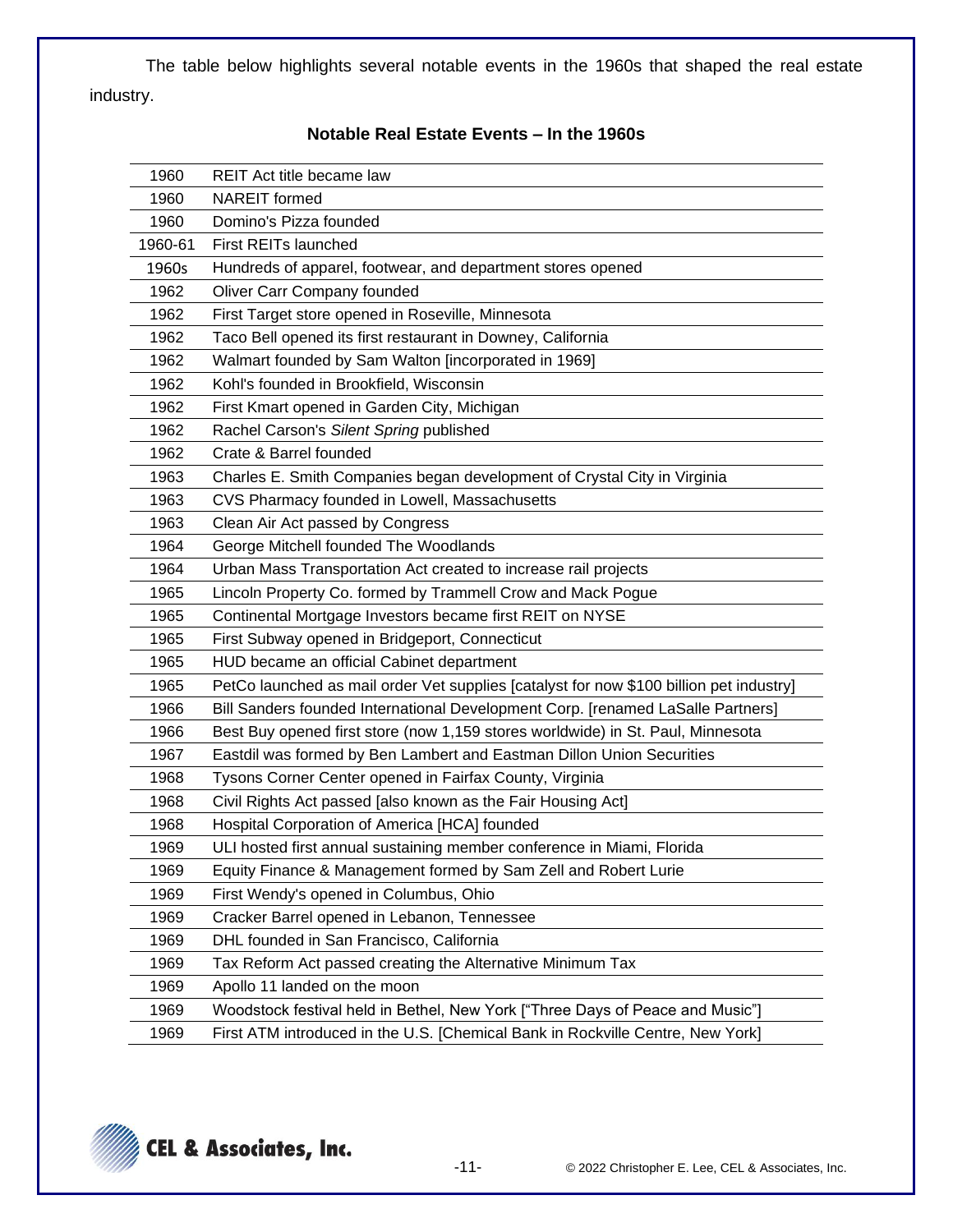The sexual revolution, drug culture, massive rock festivals, social upheaval, Viet Nam War, the Beatles, Bob Dylan, and alternate renditions permeated society. Introduction of the first oral contraceptive [1960], modern feminism, a cohabitation boom, the accepted use of Valium to treat anxiety, and the returning 2.7 million service men and women who served in Viet Nam raised an era of awakening. **The generational divide accelerated as disruption and rejection of norms became a decade-long theme**. Touch-tone phones were introduced [1963], pull tabs [1963], and the in-home conveniences/appliances reshaped consumerism. Walmart was formed [1962], Target and Kmart opened in 1962, the first Subway opened [1965], and Mastercard was introduced [1966]. The "malling of America" began in the 1960s. Domestically, Fannie Mae became a GSE, the Multiple Listing Service ["MLS"] gained in popularity, and the first REITs were created [1960]. The Civil Rights Act of 1964 outlawed discrimination. However, President Lyndon Johnson's "Guns & Butter" and "Great Society" programs introduced the concept that the economy is best managed by the government and deficit spending. **A legacy of "spending beyond our means" began in the 1960s that has not abated and has continued to create a crisis of significance for current and future generations.**

Within the real estate industry, change factors included the Real Estate Investment Trust Act of 1960, the dramatic rise in apartments [to serve the 70+ million coming-of-age Baby Boomers], and creation of many iconic real estate firms such as Lincoln Property Company [1965], and Sobrato Real Estate [1960]. The 1965 Housing and Urban Development Act created HUD as a cabinet-level agency. The Fair Housing Act of 1968 [following the 1962 Equal Opportunity Housing Act] prohibited housing discrimination. However, the urban renewal efforts of the 1960s were historically viewed as a failed initiative. The moon landing and Woodstock in 1969 were perfect examples of what America was facing [aligned scientific breakthroughs amid struggles to be heard and individual identities to be celebrated]. **Wachovia and Prudential created separate accounts to allow for diversification into real estate…the beginning of an increasing growth in institutional capital in real estate. Real estate was becoming "institutionalized."**

**The "Me" Baby Boomer Generation clearly left a large wake in the 1960s that remains today. In 1960, according to the U.S. Census Bureau, 24 million people or 13.3% of the population, were between the ages of 20 and 30. By the 1980s, that number had expanded to 44.6 million or 19.7% of the population**. This significant growth contributed to an accelerated increase in the demand for all real estate asset classes [first multifamily and retail and then office, industrial and hospitality]. In 1964, the first self-storage facility using garage-style doors, opened in Odessa, Texas. The failures of government-designed "public housing projects" in the 1950s and 1960s drove the population to suburbs, and the Consciousness Revolution [coined by William McLoughlin], embraced by the **Baby Boomers, made real estate more a place of societal reflection than a valued community asset**. While construction rose dramatically in the 1960s, the real estate bust of 1969

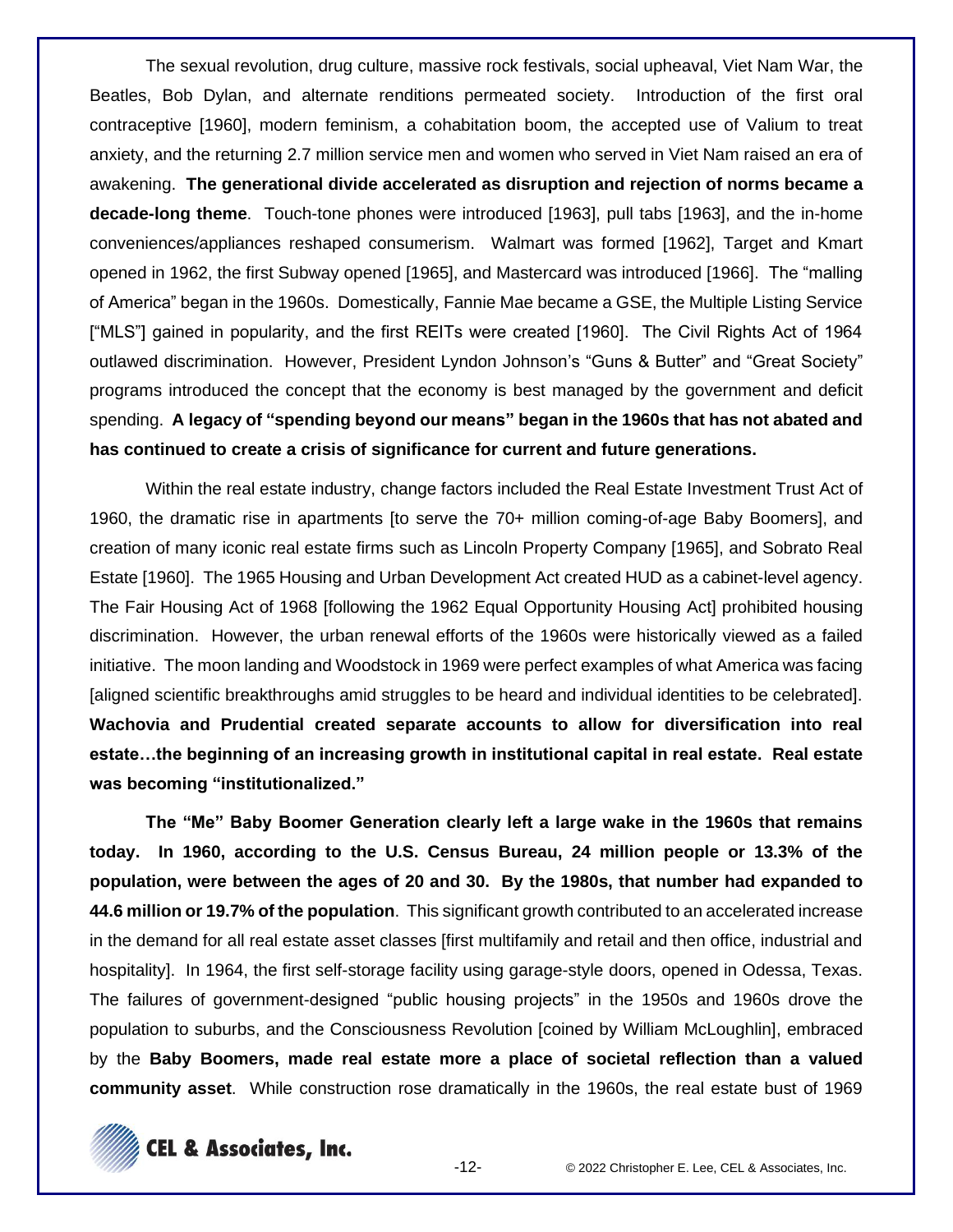lingered into the 1970s. **The real estate industry, led by the conquering GI Generation, began a process of "the way we have always done it" that rejected the new and drove many in younger generations in a perpetual search [e.g., movements, drugs, cults, religion] for a definition of "self" in their perceived New Normal.** The real estate industry in the 1960s was a responder to, but not a creator of, opportunities in the 1960s.

While real estate entrepreneurs were building student housing and coming-of-age apartments for Boomers and fulfilling the retail and commercial demands for "more space**," there was no focused effort to understand "what about tomorrow" as the industry paid homage to the biggest, the largest, the top producer [you fill in the blanks]. Skyscrapers utilized new technologies** [e.g., the John Hancock Center in Chicago used the first braced-tube structural system; the Metropolitan Life building in New York City offered a helicopter pad]. By 1966, Sam Zell and his partner Robert Lurie were managing 10,000 apartment units. In the 1960s, specialty stores [shoes, golf equipment, jewelry, electronics, books, etc.] emerged in retail centers. **In the 1960s, 4,500 malls accounted for 14% of all retail sales.** By 2020 retail e-commerce sales totaled 14.3%, reflecting the corresponding rapid decline in mall-anchored department store sales. NAIOP was created in 1967. Herman Miller [Robert Propst] introduced the **first cubical in 1967** called "Action Office II." However, **generational conflicts [Boomers vs. GI Generation], misguided governmental policies/legislation, "me vs. we" approach to societal challenges along with** contrasting great accomplishments [lunar landing vs. the quagmire of Viet Nam] **labeled the 1960s for the real estate industry as a time of reactive response to trends and legislative edicts**. "Personal," not lasting, accomplishments were celebrated.

**The 1960s also showed a decade when the Baby Boomer generation split into two distinct groups: the traditional Baby Boomer [1946 – 1953], and Generation Jones [1954 – 1965]**. The major distinction between the two was growing up with fathers who were in WWII, which also shaped social and societal opinions and preferences. Generation Jones grew up with television, were less pampered than Boomers, and came of age during a shift from the industrial to the service economy.

**For the real estate industry, meeting the growing diversity and expectations within the workplace, residential, and retail environments was often misunderstood**. Users and occupiers were different, and generic market studies frequently "missed the mark" as the value of proprietary research was not seriously considered. Nearly 25 years later, CoStar [1987], ©Real Capital Analytics, Inc. [2000], Reonomy [2013], and Axiometrics [1994] reshaped data analytics. Demographics, demand factors and generational preferences emerged and restructured the real estate industry in the 1960s. The "one size fits all" mindset entering the 1960s had disappeared into customization by the end of the decade.

The list on the following page highlights real estate industry's impact on society in the 1960s.

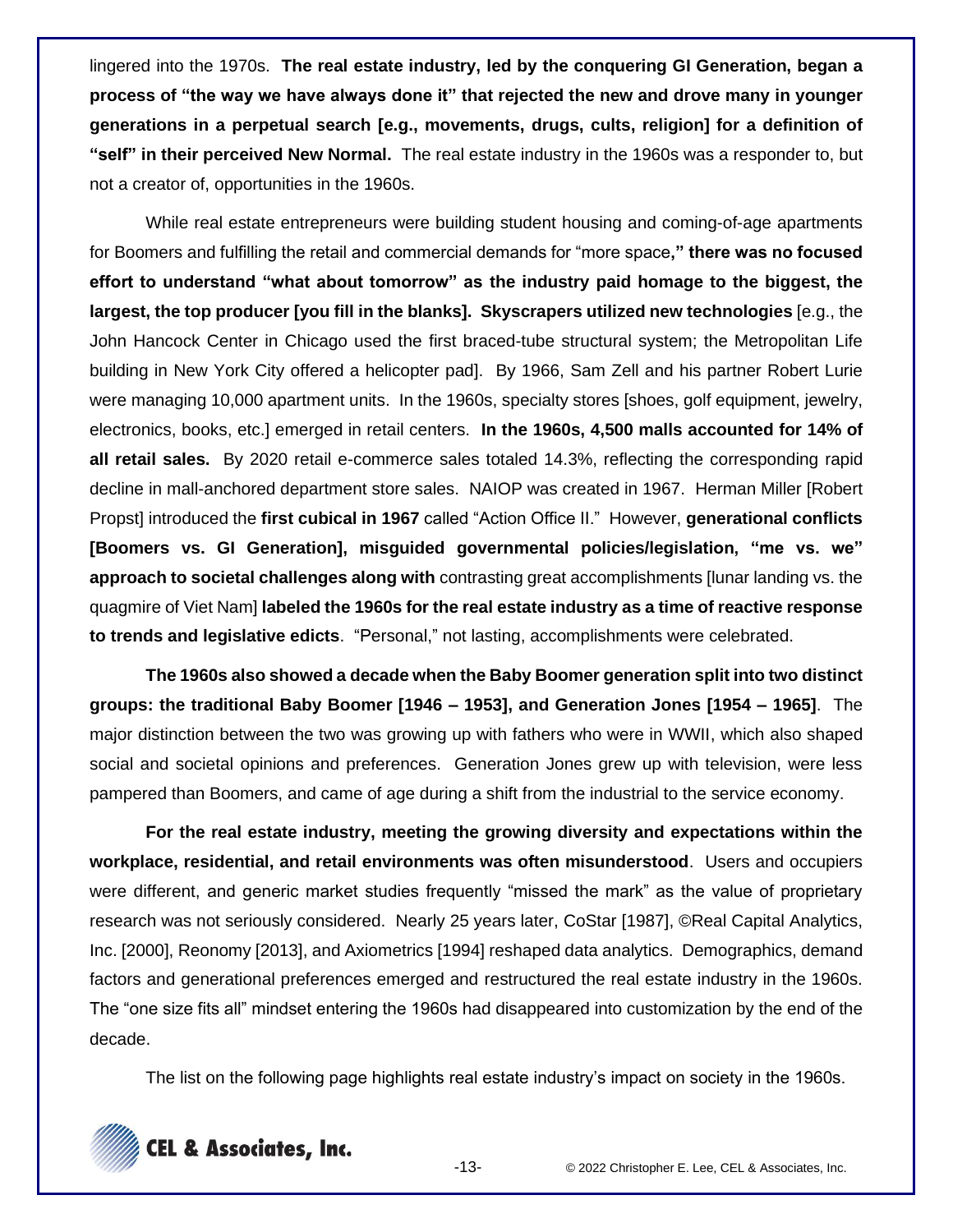# **Real Estate's Impact On Society – 1960s**

- REIT ownership was made available to regular Americans.
- First ATM put into service, forever changing the design of banking facilities.
- Space race put Florida front and center for investments.
- ZIP Codes™ introduced in 1963 enabled target market analytics.
- Walmart's first store in 1962 and incorporation in 1969 started a tsunami of big box retailers.
- The growing generational gap altered real estate asset designs.
- **■** Inflation jumped from 1.9% to 6.2%, increasing asset values/rents.
- **EXALLERT Server** *Spring*, released in 1962, placed real estate at the environmental forefront.
- HCA founded in 1968 as first investor-owned chain introduced capital to healthcare.
- Civil Rights Act of 1964 changed workplace dynamics.
- Medicare became law, initiating a growth of healthcare facilities.
- The fast-food franchise concept expanded development across the U.S.
- Disruption, riots, and turmoil placed real estate behind national priorities.
- Malls took off, accounting for 14% of retail sales.
- **The counterculture initiated the "For Me" movement [customized features], still felt today.**
- Hundreds of apparel and footwear retailers expanded across the U.S.
- CVS, Walgreens, Rite Aid changed the retail pharmacy landscape.
- **EXEDENT** Interior design and space planning influenced tenant decisions.
- **IBM's unbundling of computer components gave birth to the tech industry.**
- New York's 1964 World's Fair exhibited the World Trade Center concept.
- Apartments shifted from a room to a unit to a place.
- Third-party property management became an industry.
- The rise of the Middle Class created demand for golf, tennis, and "club-like" facilities.
- The "Great Society" programs spurred urban renewal projects.
- Social unrest placed real estate assets in the epicenter of disruption.
- Concern for the environment began to incubate in many real estate firms.
- The Sunbelt became the focus of many real estate investors.

## **Mega Shift**

Real estate reacted to the decade of "Love & Disruption" by focusing on a herd mentality of fulfilling the needs of retailers, franchisees, and the coming-of-age Baby Boomers. The "Me" generation caused many in the real estate industry to pivot to a more amenities/services package. A rising Middle Class and aging GI Generation created additional real estate demand generators. However, an industry playing "catch up" in the 1960s would rapidly transition from people and instinctive decisions to technology and analytics in the 1970s.

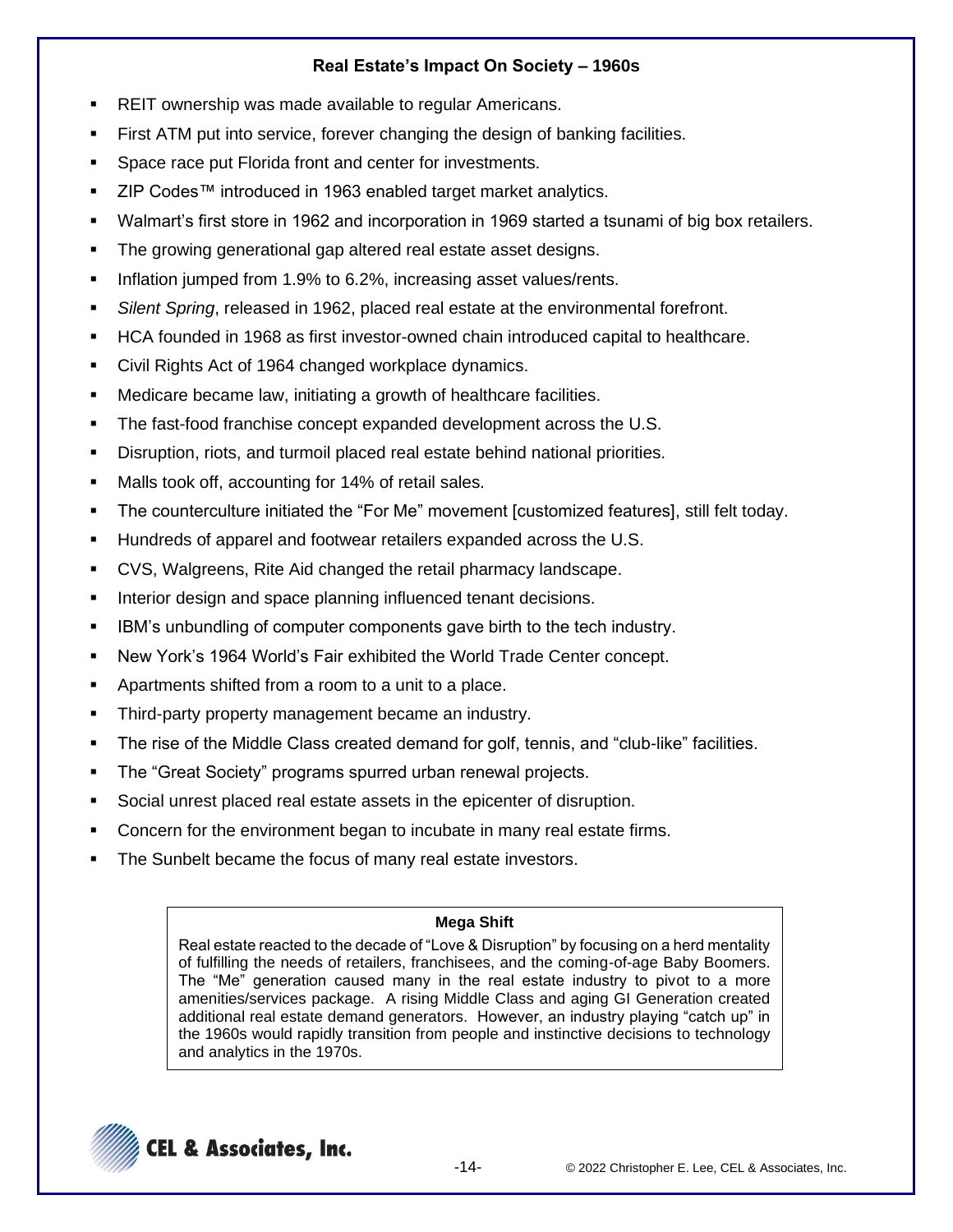#### **1960s & Real Estate…What Did It Mean?**

**Real estate "grew up" in the 1960s,** shifting from the local/regional entrepreneur to laying the cornerstones for a socially redemptive purpose. With the emergence of "yuppies" and a perceived call for a higher purpose, the burgeoning Baby Boomers of the 1960s began to replace the "local" real estate developer/operator with well-capitalized regional and national owner/operators. **While the 1960s were a period of apocalyptic concerns for all generations, real estate began to define space as a personal place or destination…not as a fixed asset to rent**. Far more interested in tangible results, analytics, and being the magistrates of the new social order, the real estate industry pivoted in the 1960s to providing more customized or personal space. **The 1960s grew individualism that has manifested in greater polarization on the 2020s.**

## **The 1970s… The Me Decade Transition to Technology**

Compounding the economic stagnation was **the "Baby Bust" of the 1970s, which further lowered demand for housing and space**. Because residential investment is a highly cyclical component of the Gross National Product**, the 1973 – 1975 recession slowed the rapidly moving real estate development trend of the 1960s. By the 1970s, approximately 20% of the U.S. population lived in tract homes. The U.S. government began to increase its oversight/regulation of private businesses,** including the new social regulations [consumer protection, OSHA, and EPA]. The first Earth Day took place on April 22, 1970 and began to raise the bar for real estate developers, owners and operators to become more sensitive to energy conservation and pollution. **The "Golden Age" following WWII ended in the 1970s, globalization increased, and manufacturing moved overseas**. **The real estate industry pivoted to the rapidly growing service industry sector**. Baby Boomers were in their high school, college, and first job stages of life. **The "Me" generation was entering adulthood, and a culture of narcissism emerged among an awakening generation**. Selfhelp programs, New Age spirituality, and health/exercise became priorities for many Baby Boomers…and the real estate industry supplied and managed those facilities. Entertainment venues grew, multiplex movie theaters appeared in many cities and in-home entertainment options began to appear. **Real estate increasingly shifted its priorities to meet changing cultural norms**. Public Storage was founded in 1972 to serve the highly mobile Boomers and aging GI generations. The airline industry's halcyon days were the 1970s when new plane production peaked at 18,000 aircraft in 1978.

Real estate was becoming more than a place…it was becoming a manifestation of values, attitudes, and opinions. The list on the following page highlights the notable events that shaped the real estate industry in the 1970s.

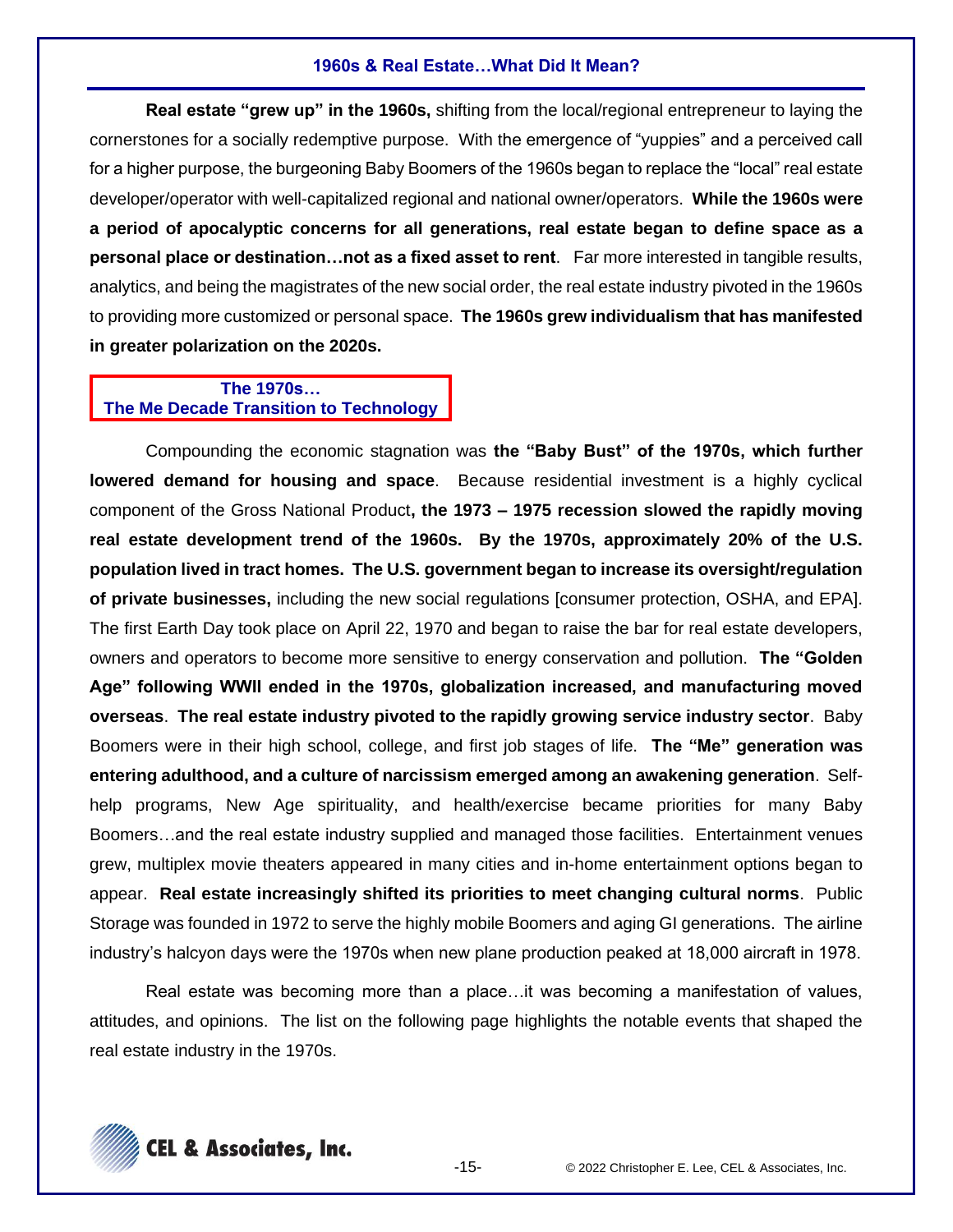# **Notable Real Estate Events – In the 1970s**

| Year    | <b>Event</b>                                                                            |  |  |  |  |
|---------|-----------------------------------------------------------------------------------------|--|--|--|--|
| 1970    | The Galleria in Houston opened                                                          |  |  |  |  |
| 1970    | Occupational Safety & Health Act [OSHA] became law                                      |  |  |  |  |
| 1970    | Fannie Mae converted to a government sponsored enterprise [GSE]                         |  |  |  |  |
| 1971    | Forbes named Trammell Crow "largest private real estate operator in U.S."               |  |  |  |  |
| 1971    | Nordstrom became a public company                                                       |  |  |  |  |
| 1971    | Bed, Bath & Beyond founded                                                              |  |  |  |  |
| 1971    | Disney World® Resort opened in Orlando, Florida                                         |  |  |  |  |
| 1971    | Marcus & Millichap founded                                                              |  |  |  |  |
| 1971    | Michael Milken launched Drexel's junk bond trading operations                           |  |  |  |  |
| 1972    | Public Storage founded by Wayne Hughes and Ken Volk                                     |  |  |  |  |
| 1972    | Popeyes opened in Arabi, Louisiana                                                      |  |  |  |  |
| 1972    | Consumer Products Safety Act became law                                                 |  |  |  |  |
| 1972    | ERISA required pension funds to diversify [many go into real estate]                    |  |  |  |  |
| 1972    | Equal Rights Amendment became law                                                       |  |  |  |  |
| 1972    | <b>CBRE Global Investors created</b>                                                    |  |  |  |  |
| 1973    | Ben Carpenter began developing Las Colinas as a premier MPC                             |  |  |  |  |
| 1973    | Federal Express began operations                                                        |  |  |  |  |
| 1973    | City of Berkeley, California, enacted rent control                                      |  |  |  |  |
| 1974    | Cadillac Fairview formed                                                                |  |  |  |  |
| 1974    | Section 8 housing authorized by the Housing and Community Development Act               |  |  |  |  |
| 1974    | Sears Tower [1,450 feet] became the tallest building in the world for the next 25 years |  |  |  |  |
| 1975    | Microsoft founded in Albuquerque, New Mexico                                            |  |  |  |  |
| 1975    | Home Mortgage Disclosure Act became law                                                 |  |  |  |  |
| 1975    | Home Box Office ["HBO"] accelerated the modern cable business                           |  |  |  |  |
| 1975-79 | An estimated 33.6 million sf of office space added annually in top 31 markets           |  |  |  |  |
| 1976    | Colliers International founded in Australia [named after Ronald Collier]                |  |  |  |  |
| 1976    | Sam Zell formed Equity Office                                                           |  |  |  |  |
| 1976    | Steve Jobs and Steve Wozniak created Apple Computer Company                             |  |  |  |  |
| 1977    | ONCOR real estate network created                                                       |  |  |  |  |
| 1977    | <b>Community Reinvestment Act enacted</b>                                               |  |  |  |  |
| 1978    | California Proposition 13 passed restricting property assessment taxes on homeowners    |  |  |  |  |
| 1978    | Tishman Speyer Properties founded                                                       |  |  |  |  |
| 1978    | Maguire Thomas Partners formed by Rob Maguire, Ned Fox, and Jim Thomas                  |  |  |  |  |
| 1978    | Transwestern founded by Robert Duncan                                                   |  |  |  |  |
| 1978    | NAI Global founded                                                                      |  |  |  |  |
| 1979    | Home Depot opened the first two stores in Atlanta, Georgia                              |  |  |  |  |
| 1979    | First ULI Award for Excellence [Houston Galleria]                                       |  |  |  |  |
| 1979    | Paragon Group founded by William Cooper                                                 |  |  |  |  |

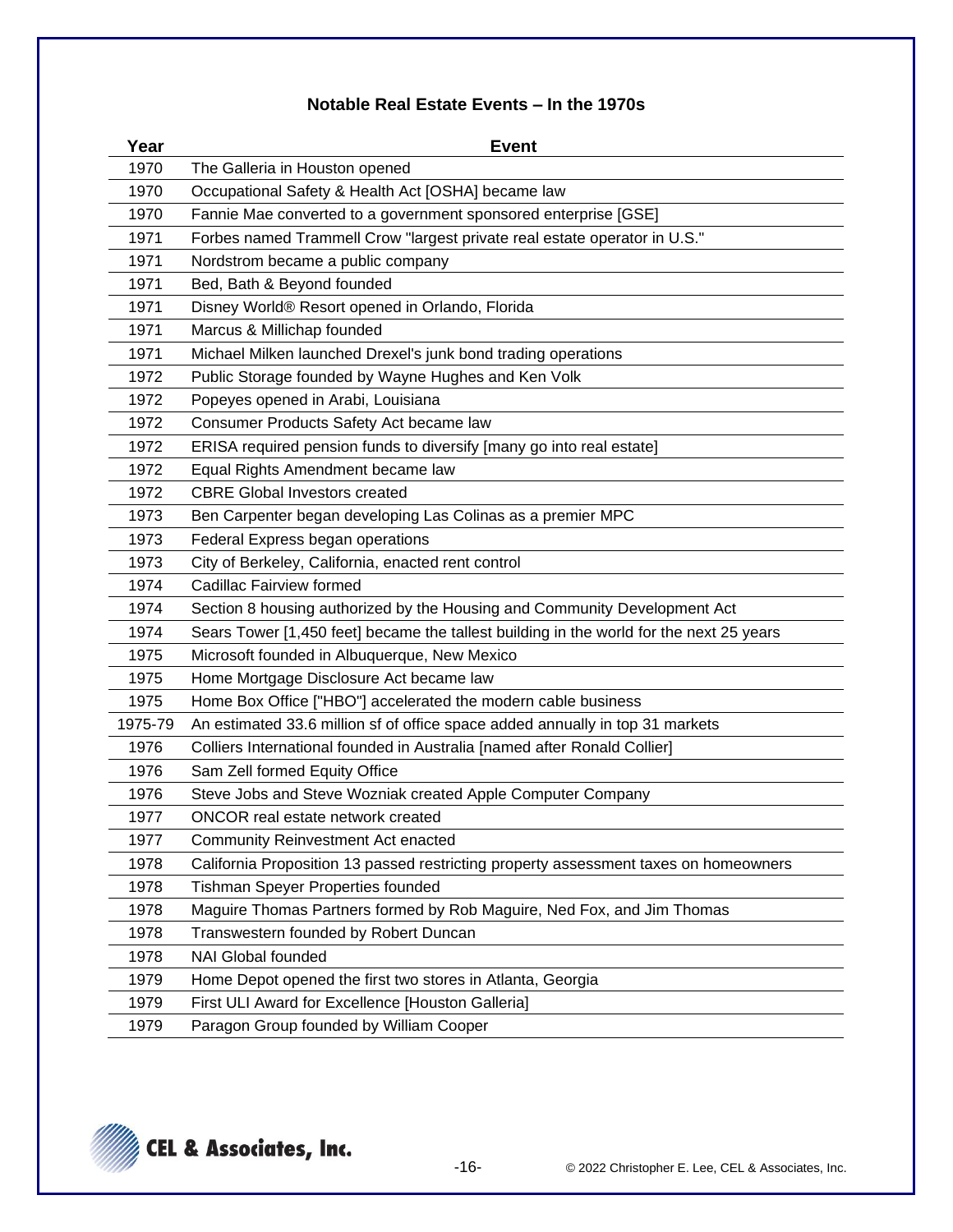Known for bell bottoms and disco, **the 1970s were not only tumultuous, but an enhanced extension of the 1960s**. **An era of stagflation, and multiple crises** [Oil Crisis 1970s, the first "Christmas Without Lights," Jonestown mass suicide 1978, and Watergate 1972] which resulted in President Nixon's resignation. Other seminal events shaping society and geo-centric real estate growth were: Black September 1970; Three Mile Island, 1979; Iranian Revolution & American captures, 1979; numerous airline hijackings; the Misery Index; the Beatles disbanded; and the Viet Nam war ended. The Energy Crisis of the 1970s – **by 1973 Americans relied on oil for roughly half their energy needs**. In October 1973, the Arab members of OPEC placed an embargo on the U.S. The result was an oil shortage across the country. **The shift to a digital economy began with the introduction of bar codes; online shopping/e-commerce began**; Oracle, 1977, and Microsoft, 1975, were formed; and FedEx opened for business on June 18, 1971. Steve Jobs and Steve Wozniak formed Apple Computer in 1976…forever changing the real estate values in Seattle and the Silicon Valley. The first email in 1971 and voicemail [introduced in the late 1970s] changed the way we communicate and interact. **The real estate industry saw the emergence of new competitors…Big Tech and Big Data.**

The world's tallest building at that time [the CN Tower in Toronto] was completed in 1976; Home Depot was formed in 1978…the first of what became over 2,200 stores; and Starbucks opened in Seattle in 1971 growing later to 32,000 worldwide. In 1974 the first multi-tenant factory outlet mall opened in Reading, Pennsylvania. The Community Reinvestment Act of 1977 [reducing "redlining" of low-income neighborhoods] was created to encourage the credit needs of low- and moderate-income neighborhoods. Freddie Mac was designed in 1970 to expand the secondary mortgage market, and Amtrak began operations in 1971. One of the **most significant changes occurred in 1972 when ERISA required pension funds to diversify, opening the doors to decades of real estate investing**.

However, while the 1970s had a number of firsts, the decade was the peak for many retailers [Woolworths, Howard Johnson's, JCPenney, Crown Books, and Borders among others] that would slowly become irrelevant and begin to disappear. Sears was the dominant retailer…a spot held only until 1990. **The 1970s for the retail industry was primarily playing defense [high rates of inflation, high interest rates, global disruption] while attempting to find a place in the emerging digital world. The rapid growth of regional tech centers began in 1973, opening a new era in global financial engineering**. The rise in women's rights set the stage for a dramatic increase in women in the workplace [a 25% increase in the 1980s].

A decade that created geopolitics and an unequal access to economic opportunities, the 1970s was when America showed its vulnerability to external events [e.g., oil embargo] it could not control. Aligned purpose was replaced by individuality and self-exploration, while societal divisions and

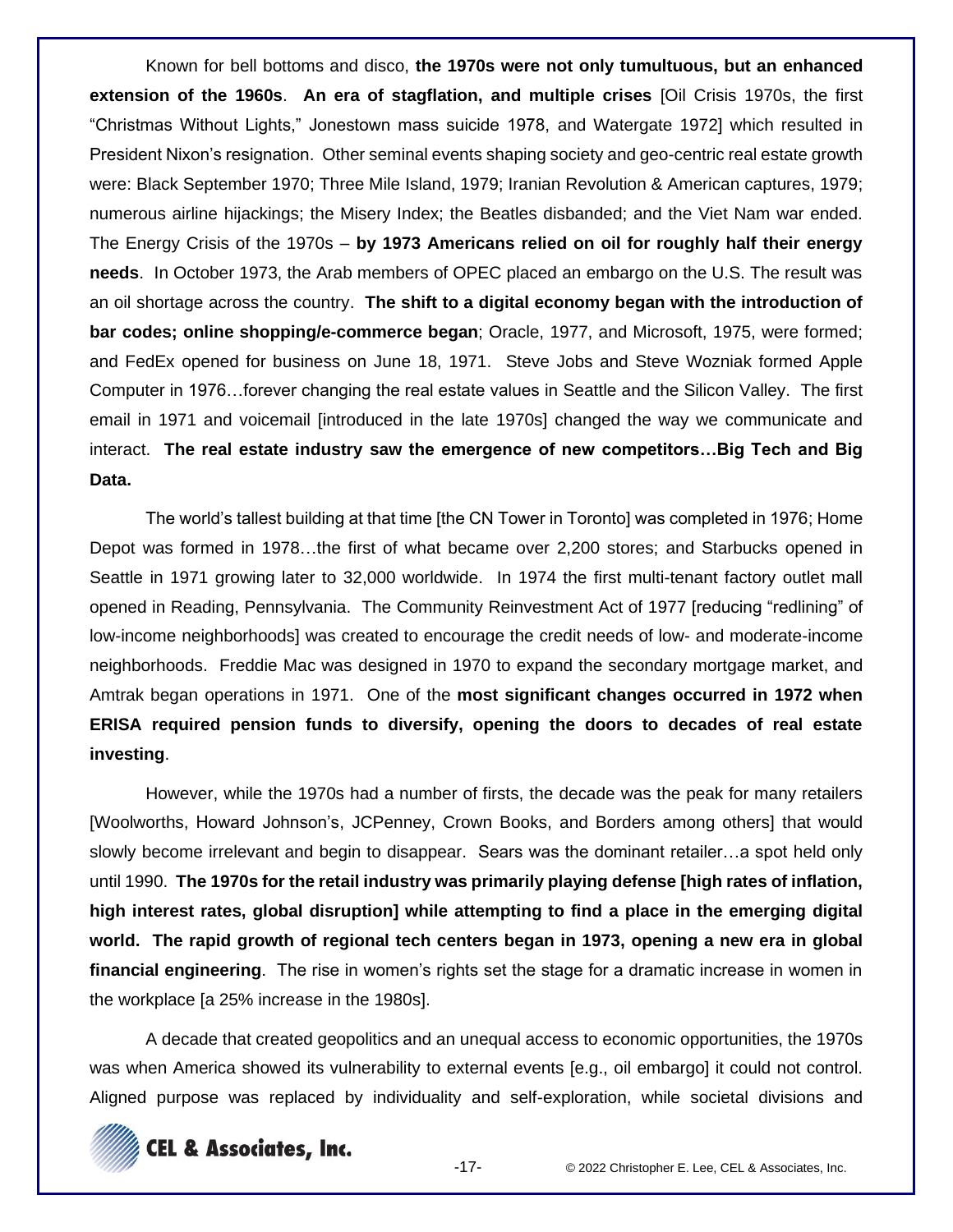disappointments set the tone for a country in need of collective purpose. **The real estate industry, ever the reluctant warrior, generally remained on the sidelines as the parade of change passed by.**

According to a recent study by David Brooks, "starting in the mid-'70s, young men's wages declined, putting pressure on working-class families. **Society became more individualistic and selforiented. People put greater value on privacy and autonomy." The traditional American family continued to erode,** and within 50 years [2020], only 22% of U.S. households consists of the twoparent nuclear family [vs. 40% in 1970 and 80% in 1950]. In the 1950s 27% of marriages ended in divorce…by 2020 that percentage jumped to around 45%. The real estate industry has been a beneficiary of the traditional family breakup [i.e., more rentals, increase in single parent households, more women in the workforce]. However, the social impacts of the single parent household would have significant impacts by the 2000s.

**The 1970s, however, was the decade of the "lost" Xer generation**, who felt neglected by the Baby Boomers and under appreciated by the precocious Millennials. **These "latchkey children" were non-consumers of real estate as they dove headfirst into computers, electronic games, fantasybased television shows, high debt burdens and embraced a work/life balanced mantra**. The real estate industry again pivoted in the 1970s and began to recognize that more people could be placed in office space [think cubicles], "my skills can be sold to the highest bidder" and saw no path to their financially secure future. **Many citizens wanted government to assure their success, and tended to view the real estate industry as the enemy in a world turned upside down**. Ergonomic designs in office furniture contributed to the individuation of space, while the computer opened the doors for greater creativity.

Marginalized Americans continued their fight for inclusion. Raised by self-focused parents, rapid cultural shifts [many would label these shifts "downgrades"], public health dangers [AIDS] and a belief that "older folks" cannot solve their challenges, **the Xers created voids and a rebalancing of supply/demand criteria. In the 1970s the real estate industry lost an opportunity to make building environments more "real," more "personal," more "customized" to create personal security and more engaging for a social distanced generation**. Despite the great legislative accomplishments of the 1970s [the Clean Air Act, 1970, Clean Water Act, 1972, National Environmental Policy Act, 1970], by the end of the decade the divisions in America were as great as the 1960s…just not as visible. **The unrestrained suburban growth of the 1970s began to create a decaying urban core that soon revived in the 1980s**. **Many in the real estate industry again pivoted to "meet demand" not "address the challenge."** The list on the following page highlights several of the major impacts real estate had on society.

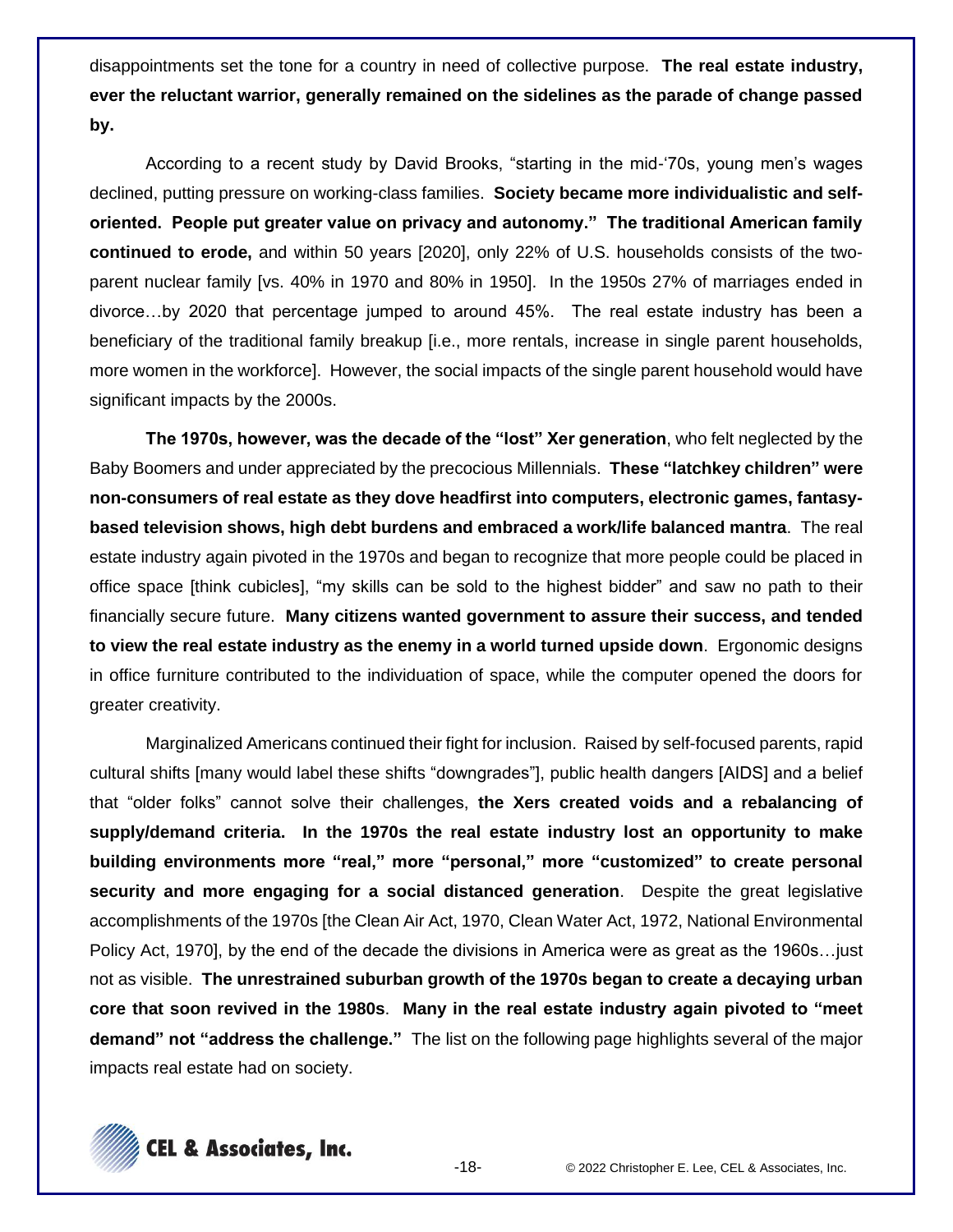# **Real Estate's Impact On Society – 1970s**

- Race for the skies as airline growth dominated the decade [DFW, O'Hare, Hartsfield-Jackson, etc.].
- Real estate service company networks expanded.
- Big Box retailers grew rapidly.
- Trammell Crow appeared in *Forbes* magazine…" real estate had arrived."
- Modern real estate came of age.
- First public-owned funds appeared.
- Financial engineering of capital stock began.
- Household net worth declined 25% before recovering, thus impacting asset demand.
- A decade of inflation resulting in stagflation.
- The seeds of a tech industry and tech centers began to appear [Apple, Microsoft].
- Baby Bust changed the market for housing over the next 20 years.
- Boeing DC-10 and the 747 introduced, making location less of a barrier.
- Unusually low levels of construction created a 1980s construction explosion.
- Reliance on the service industries often steered real estate investment decisions.
- Rapid growth of real estate values attracted the attention of capital [domestic and foreign].
- Construction timelines began to increase, adding financial risk to the borrower.
- Southwest Airlines opened many secondary markets for developers.
- The beginning of "financial engineering" took hold.
- Shift to corporate casino ownership reshaped Las Vegas.
- ULI's first Award for Excellence given to The Galleria in Houston.
- 1970s were a decade of housing policy enterprises.
- The rapid decline in the post-WW II social contract shifted real estate priorities.
- The booming post-WW II economy ended, and job growth moved to the South.
- Individualism mandated "personalized" real estate solutions.

## **Mega Shift**

The real estate industry shifted from a local/regional business to an increasingly capital markets-driven sector. In many ways, the real estate industry "came of age" in the 1970s as financial engineering became essential amid the mire of public and private equity/debt sources. Real estate was no longer a "local" business as capital began to recognize the value of real estate. This led to the 1980s period of capital exuberance, awakening, and painful restructuring.

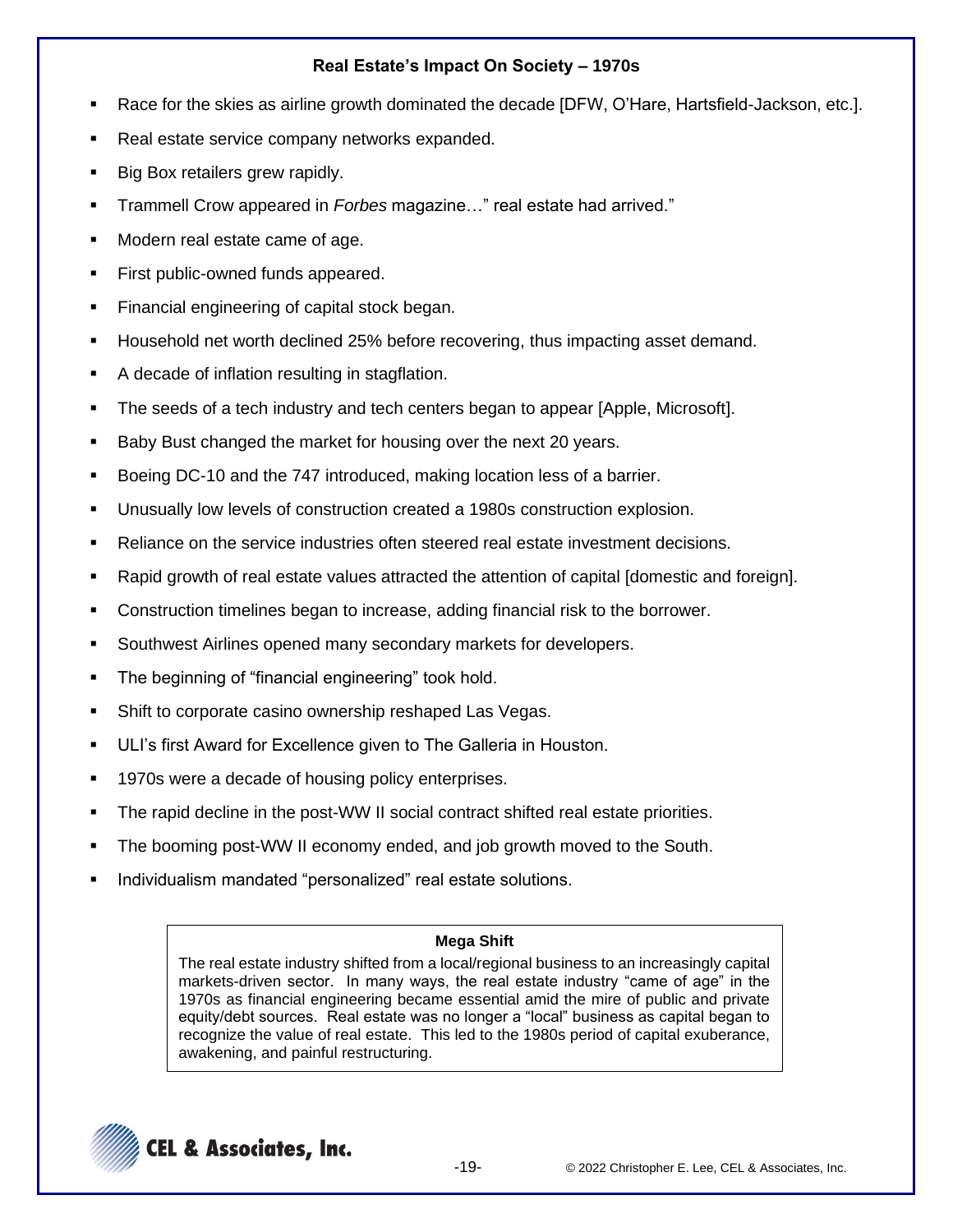The fabric created by integrated home, work, shopping, entertainment, and recreational environments was becoming specialized as very distinct assets. This is a trend that would be dramatically altered in 2020 with the emergence of COVID. More often buildings were constructed but rarely integrated within communities. Many assets became "stand alone" investments. **The economic struggles, cultural and demographic shifts and general discontent of the late 1970s set the stage for the emergence of the Reagan era of 1980s politics**. The real estate industry began viewing southern states, Virginia to Texas, ["Southeast and South Central"] as an emerging growth opportunity and set into motion a trend that has lasted over 50 years.

As the 1970s drew to a close, a decade of greed and prosperity was about to take hold…shaping the careers and wealth of many real estate entrepreneurs and enterprises today. The lasting impacts of the 1970s are highlighted on the preceding page [19].

## **1970s & Real Estate…What Did It Mean?**

**The 1970s were a decade of movements** [first Earth Day, women's rights, anti-taxation, Sagebrush Rebellion, Watergate, rejection of Great Society imbalance, silent majority, Pentagon Papers, and government mistrust, etc.], struggles, shifts and disappointments. The "I'm ok-you're ok" mantra of the 1970s saw **the real estate industry move from qualitative to quantitative metrics, benchmarks, and strategic outcomes**. Going public, financial engineering, third party property management, "bigger is better," and the stage for leverage was being set for the decade ahead. **The "problem of prosperity" and galloping inflation created social unrest.** The real estate industry focused on yield/returns, and real estate demand shifted from the Northeast and Midwest to the Southeast, Mid-Atlantic, and South Central regions of the country. **During the 1970s, the real estate industry responded to a decade of cultural and governmental policy shifts.** Adjustment, pivoting, reacting and responding to, and accommodating demand moved the real estate industry further away from its roots and core purpose…to bind society together.

#### **Closing Comments**

The 1950s through the 1970s were very transformational for the real estate industry. The "local" real estate entrepreneur was slowly being replaced by well-capitalized regional/national platforms and companies. Capital began to emerge as the primary driver of opportunity realization. The Awakening Era for Baby Boomers was about to shift into an inner-driven era that would ultimately become a crisis in the 1980s. The celebratory opening years of this 30-year period began a dramatic shift from "we" to "me"…setting up long-term challenges that remain today.

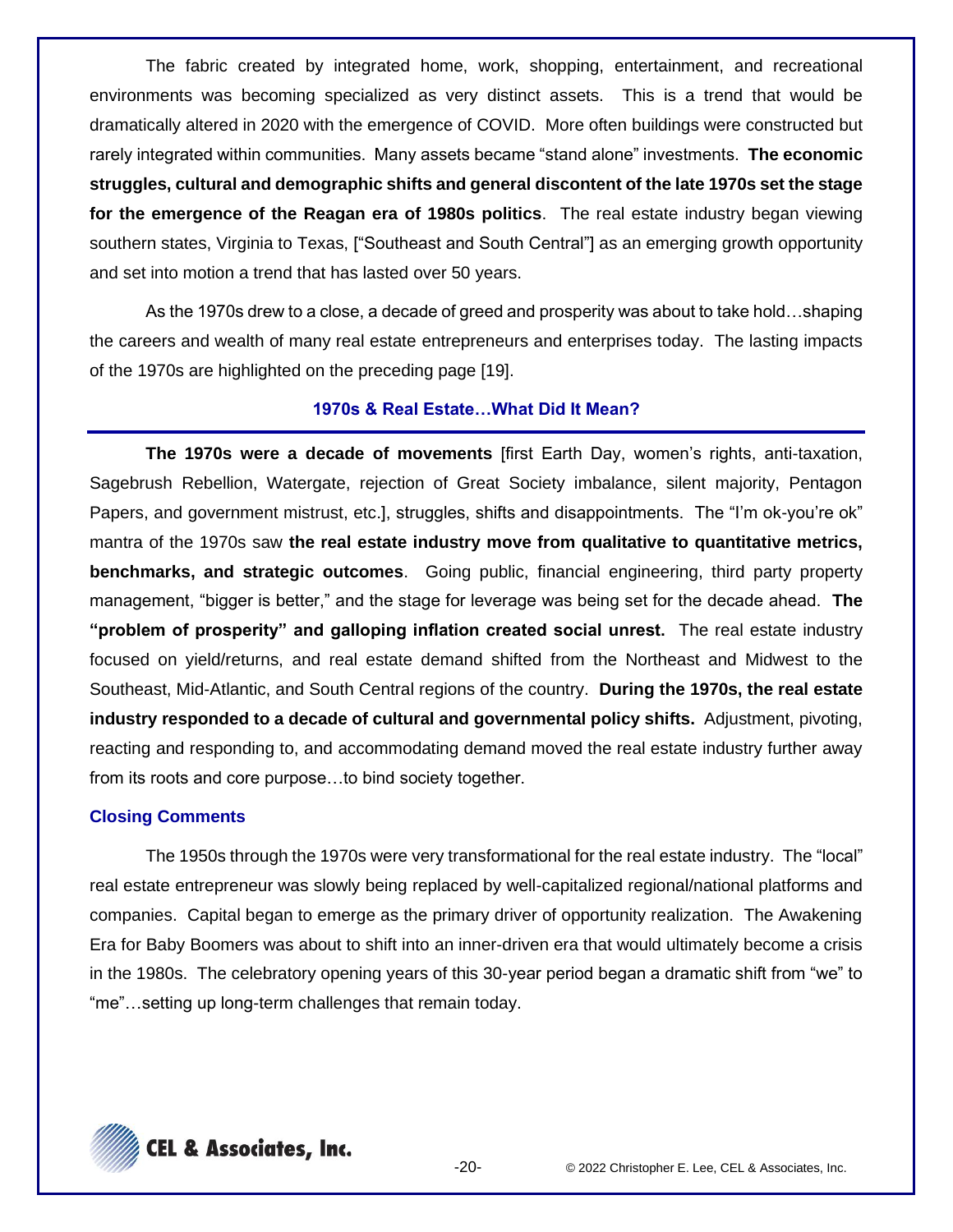I hope you enjoyed Part I of this three-part series. Part II and Part III will be released, in sequence, over the next month. As always, I welcome your comments and feedback as this remains a work in progress.

Regards,

Christopher Lee **Editor** 

*Note: This report has been prepared by CEL & Associates, Inc., who retains all rights to its content. This report may not be reproduced, distributed, and/or used in presentations or offering/fund raising prospectus/memorandums, and/or used in communications, speeches and/or presentations in its entirety or in parts without the prior written consent of CEL & Associates, Inc. You may reproduce/distribute and/or share this article with friends, colleagues and associates. Opinions and forecasts contained in this, prior and future articles may change without notice. The author encourages readers to offer comments, feedback and recommendations for further enhancement to [newsletter@celassociates.com](mailto:newsletter@celassociates.com)*

#### **SPREAD THE WORD**

If you enjoy reading *Strategic Advantage* and have benefited or received value from our insights and recommendations over the past 25 years, perhaps your friends, business associates, other members of your team or industry peers will also enjoy it.

You can provide them with an individual subscription by several options:

- Click here: **http://newsletter.celassociates.com** and fill in their contact info or forward this link to them
- If for multiple people, send us an email with a list of their individual contact info and email address

Today there are over 12,000 readers of Strategic Advantage…spread the word.

*Give Us Your Opinion:* We want to hear from you and to have future issues reflect your needs and questions. Please email your comments, ideas, suggestions and insights to newsletter@celassociates.com.

*For More Information:* For more information regarding our services (Strategic Planning, Compensation, Opinion Surveys, Benchmarking, Performance Improvement, Succession Planning and Governance/Management), please email us at newsletter@celassociates.com or call 310.571.3113.

*To Subscribe:* To subscribe to CEL & Associates, Inc. and Christopher Lee's *Strategic Advantage* newsletter with ongoing insights, opinions and forecasts regarding issues, trends and opportunities within the real estate industry, please email us at newsletter@celassociates.com with *"Subscribe"* in the Subject line and provide your full contact information.

*To Change Your Contact Information***:** Please email us at newsletter@celassociates.com with *"Change Contact Information"* in the Subject line and include your new contact information.

**Disclaimer:** The opinions, forecasts, information and insights presented in this article are of a general nature and do not constitute the provision of investment, management or economic advice to any person, organization or governing board, and this article does not contain any recommendation(s) to buy, sell and/or invest in any security, real estate asset, fund or adopt as an element of any investment strategy. Opinions and forecasts expressed herein are subject to change without notice. Relevant information was obtained from sources deemed reliable. Such information is not guaranteed as to its accuracy.

**Prior Newsletters: If you would like to download prior newsletters, please go to the following links.**

*Don't Be A Spectator As The Parade of Opportunities Pass By*

<http://www.celassociates.com/onlinenewsletter/dont-be-a-spectator-sa-k012822.pdf>

*A Mandate To Lead. Now Who Will Step Forward?*

<http://www.celassociates.com/onlinenewsletter/mandate-to-lead-sa-k011021.pdf>

*Retrench, Recover, Reset & Retool Real Estate Strategy Imperatives...Post-COVID-19*

<http://www.celassociates.com/onlinenewsletter/retrench-recover-reset-retool-post-covid19-sa-k120120.pdf>